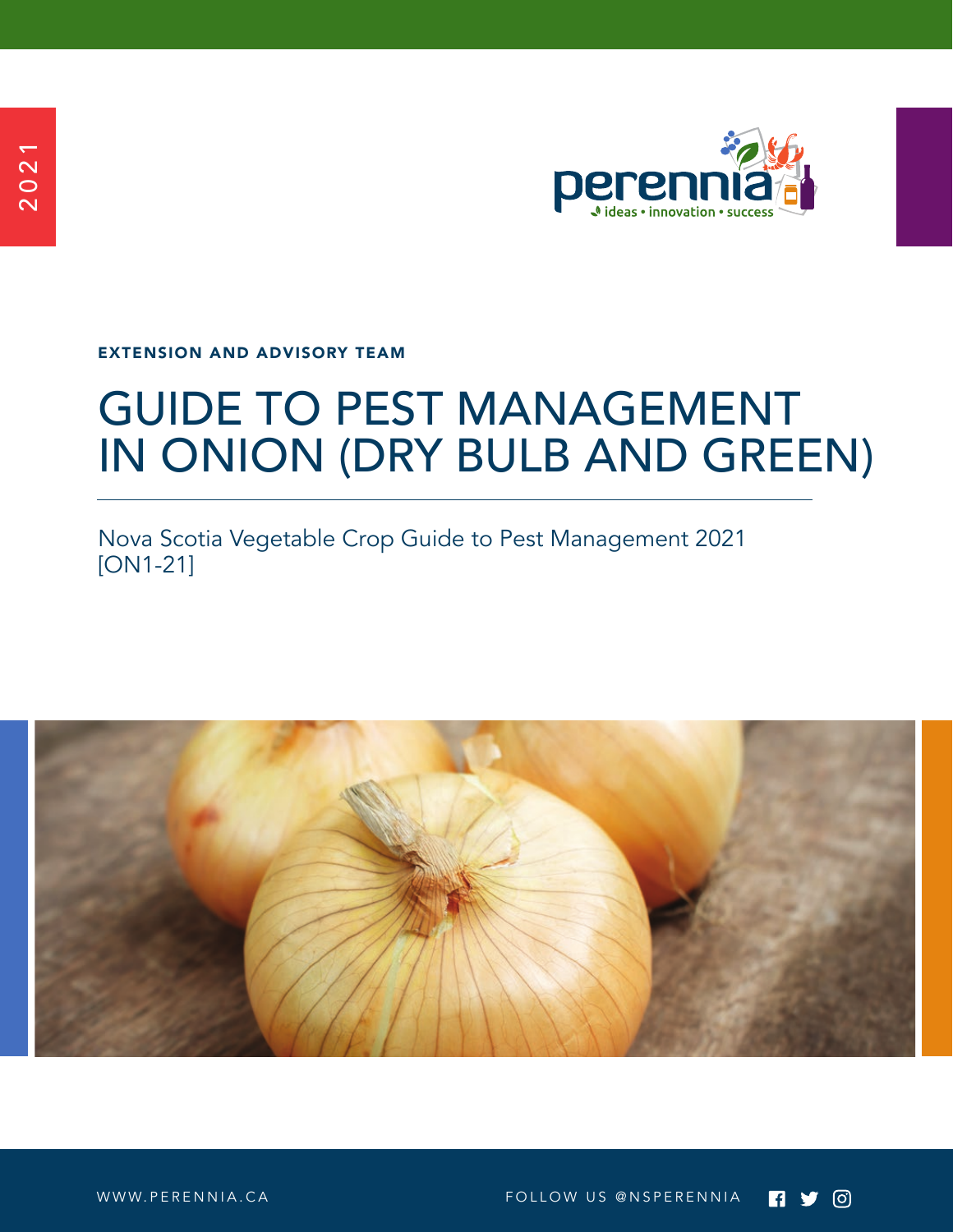

## **GUIDE TO PEST MANAGEMENT IN ONION (Dry Bulb and Green)**

**Nova Scotia Vegetable Crop Guide to Pest Management 2021** [ON1-21]

**Updated March 17, 2021, by Caitlin Congdon, Acting Vegetable Specialist, Perennia Jonathan Bent, Research Associate, Perennia**

#### **IMPORTANT**

This publication was compiled by representatives from Perennia using information from the Pest Management Regulatory Agency of Health Canada, specific pesticide labels, previous Atlantic Provinces Vegetable Pest Guides, and manufacturer's information. **This information is continuously changing and therefore it can cease to be current and accurate. Pesticide labels are the best source of information and should always be consulted prior to using a product.** The label is the best source of information on registered crop uses, rates, days to harvest, compatibility with other pesticides, toxicity, and other special information on its effective and safe use.

By printing this publication, Perennia does not offer any warranty or guarantee, nor do they assume any liability for any crop loss, animal loss, health, safety, or environmental hazard caused by the use of a pesticide mentioned in this publication.

#### **WARNINGS**

**This publication is meant to be used as a reference for possible pest control options.**  Where there are multiple brand names of a specific active ingredient registered in Canada, Perennia has only listed a couple for reference purposes and as such does not endorse one brand over another. If you have purchased a generic product not specifically in this guide but has your crop and pest on the label, always follow that product label.

**If any information in this or any other publication conflicts with the information on the label, always use the label recommendation**. You are legally responsible for the safe use of pesticides you purchase. This means the safe transport and storage of these materials, the label rates used on crops, and the safe disposal of container.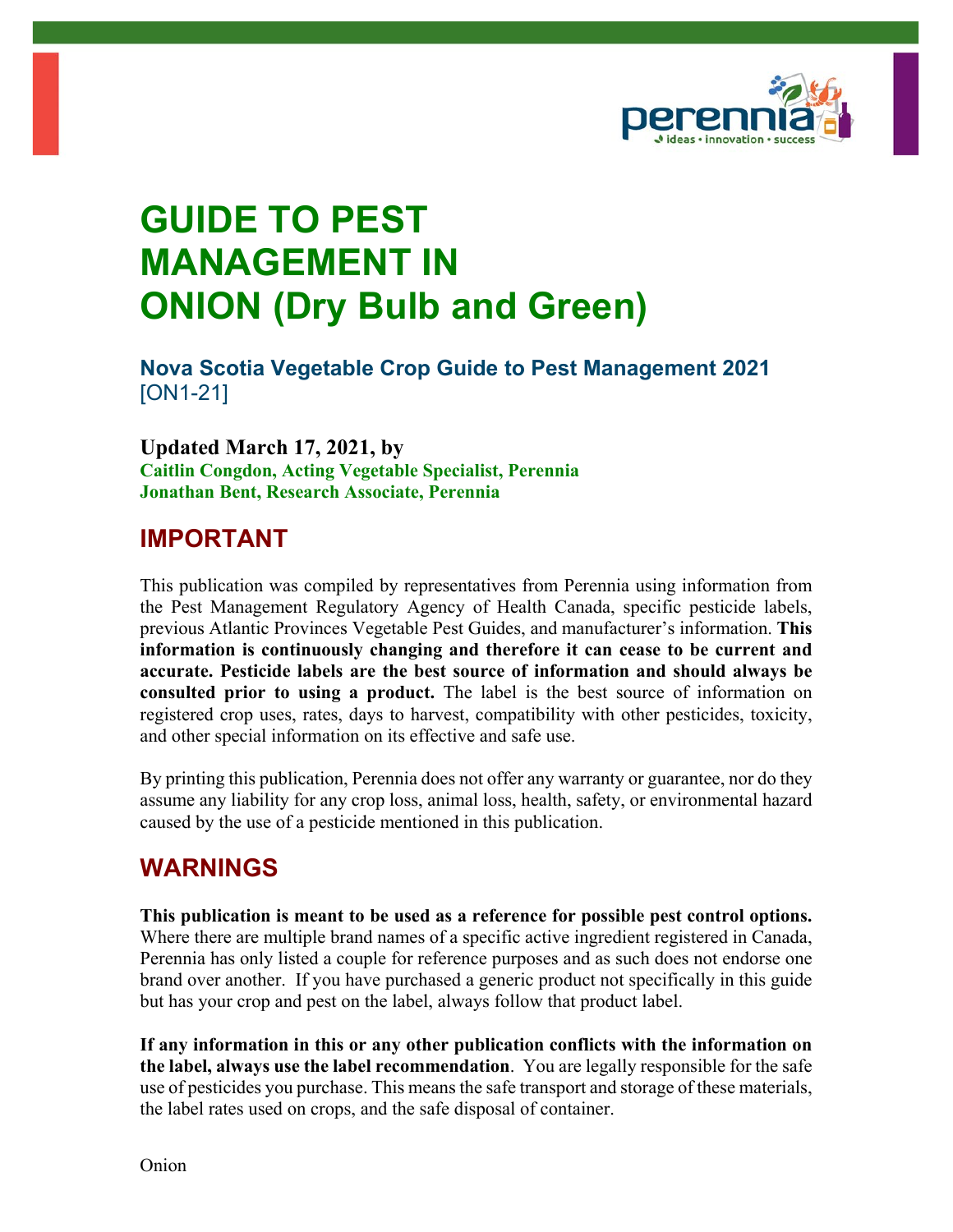

| Pest                                                   | Group | <b>Active</b><br>Ingredient | <b>Pesticide</b><br><b>Product</b><br><b>Name</b> | Rate              | <b>Restricted</b><br><b>Entry</b><br><b>Interval</b><br>(REI) | Pre-<br><b>Harvest</b><br><b>Interval</b><br>(days) | <b>Remarks</b>                                                                                                                                                                                                                                                                                                                                                                                                                                                                                                                                                                                                                                                                                                    |
|--------------------------------------------------------|-------|-----------------------------|---------------------------------------------------|-------------------|---------------------------------------------------------------|-----------------------------------------------------|-------------------------------------------------------------------------------------------------------------------------------------------------------------------------------------------------------------------------------------------------------------------------------------------------------------------------------------------------------------------------------------------------------------------------------------------------------------------------------------------------------------------------------------------------------------------------------------------------------------------------------------------------------------------------------------------------------------------|
| <b>WEEDS:</b>                                          |       |                             |                                                   |                   |                                                               |                                                     |                                                                                                                                                                                                                                                                                                                                                                                                                                                                                                                                                                                                                                                                                                                   |
| Preplant<br>Perennial weeds<br>including<br>quackgrass | 9     | Glyphosate                  | Roundup<br>WeatherMAX                             | 1.67-4.67<br>L/ha | 12 hours                                                      | $\overline{7}$                                      | Apply in the fall or spring prior to planting.<br>Annual weed control programs will be<br>necessary to control weeds germinating after<br>planting. For quackgrass control, apply to<br>actively growing quackgrass when at least 4<br>new leaves are present. The low rate (1.67<br>L/ha) will provide a minimum of one season<br>control, while higher rates (1.67-4.67 L/ha)<br>will provide longer term control. The low<br>rate of Roundup should be applied in 50 to<br>100 L/ha water. If higher water volumes are<br>used, add a suitable surfactant. Allow 3 or<br>more days after treatment before tillage. Best<br>control of quackgrass is obtained when these<br>herbicides are applied in the fall. |
|                                                        | 14    | Carfentrazone-<br>ethyl     | Aim EC                                            | 36.5-117<br>mL/ha | 12 hours                                                      |                                                     | Apply in minimum spray volume of 100<br>L/ha. Refer to label for target weeds, buffer<br>zones and rates. Use high flow rate nozzles to<br>apply the highest spray volume.                                                                                                                                                                                                                                                                                                                                                                                                                                                                                                                                        |
| Pre-emergence                                          | 22    | Diquat                      | Reglone,<br><b>Dessicash</b>                      | 2.3-4.6 L/ha      | 24 hours                                                      |                                                     | Apply in $300 - 1100L$ of water/ha to foliage<br>of emerged weeds but before the crop has                                                                                                                                                                                                                                                                                                                                                                                                                                                                                                                                                                                                                         |
| <b>Stale Seedbed</b>                                   |       | Paraquat                    | <b>Gramoxone®</b>                                 | 2.75-5.5 L/ha     | 24 hours                                                      |                                                     | emerged.                                                                                                                                                                                                                                                                                                                                                                                                                                                                                                                                                                                                                                                                                                          |
| Technique                                              | 10    | glufosinate<br>ammonium     | <b>Ignite SN</b>                                  | $2.7 - 5$ L/ha    | 12 hours                                                      |                                                     | For best results, apply to emerged, young<br>actively growing weeds. Weeds that<br>emerge after application will not be<br>controlled.                                                                                                                                                                                                                                                                                                                                                                                                                                                                                                                                                                            |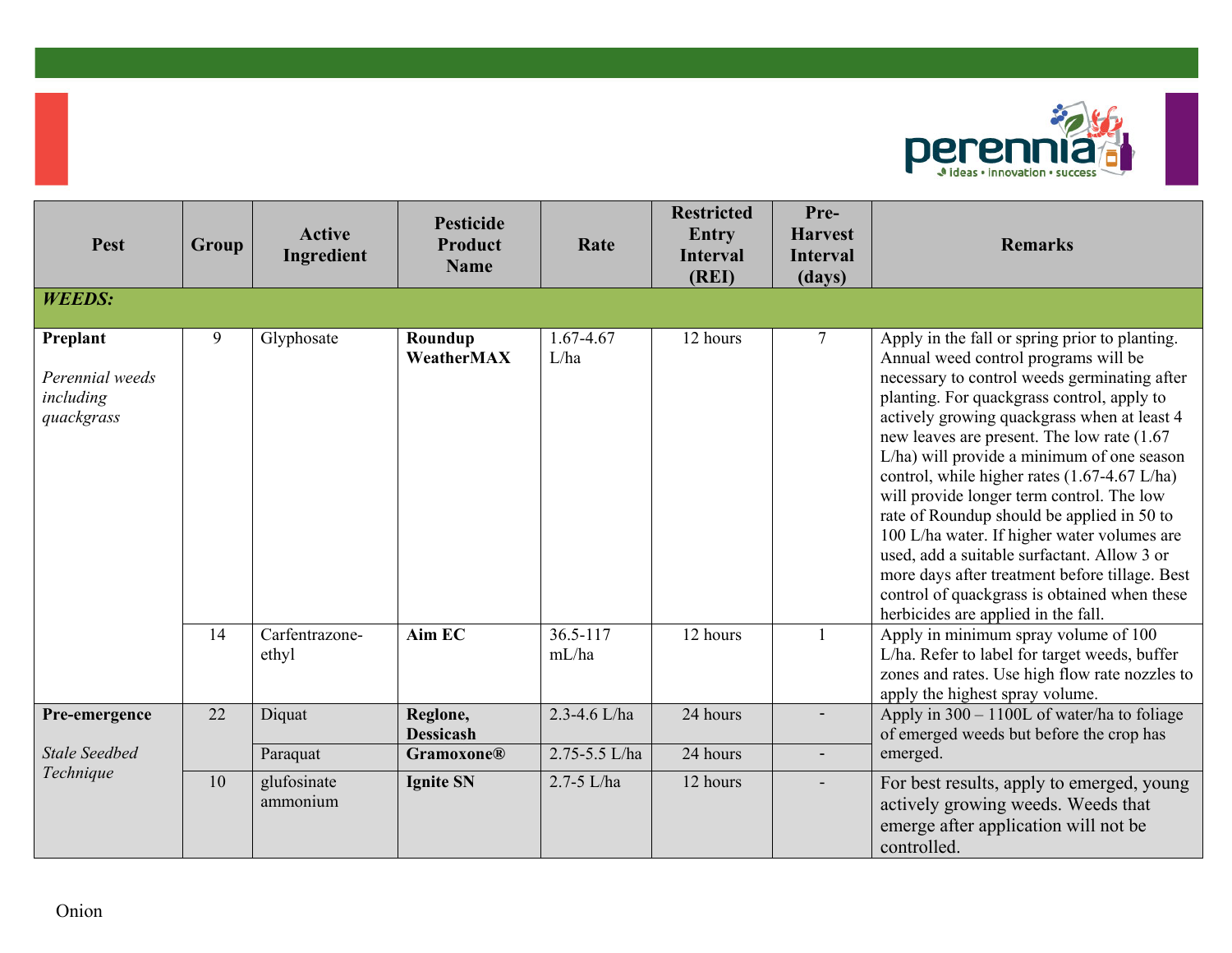

| Germinating<br>annuals | $\overline{3}$ | Chlorthal<br>dimethyl   | Dacthal W-75                 | 9-18 kg/ha             |          |              | Apply uniformly over the soil. Dacthal can<br>be sprayed directly over transplants. A layby<br>application can be made on onions up to 14<br>weeks after planting or transplanting. Max<br>18 kg/ha/year.                                                                                                                                     |
|------------------------|----------------|-------------------------|------------------------------|------------------------|----------|--------------|-----------------------------------------------------------------------------------------------------------------------------------------------------------------------------------------------------------------------------------------------------------------------------------------------------------------------------------------------|
|                        | 14             | flumioxazin             | <b>Chateau WDG</b>           | 140g/ha                | 12 hours | 45           | Dry Bulb only. Do not apply on sands with<br>greater than 90% sand plus gravel. Do not<br>apply on fine textured soils. Do not apply in a<br>tank-mix or with an adjuvant. Apply to<br>transplanted onions between the 2 and 6 leaf<br>stage. On direct seeded onions apply between<br>the 3 and 6 leaf stage prior to emergence of<br>weeds. |
|                        | 15             | Dimethenamid-P          | <b>Frontier Max</b>          | $0.963 - 1.29$<br>L/ha | 24 hours | 30           | For green onion grown on mineral and<br>muck soils and transplanted leeks. Apply a<br>single application at the loop stage before<br>weed emergence. Use low rate on mineral<br>soils and high rate on muck soils. Avoid<br>applying under cool conditions as stunting<br>may result.                                                         |
| Postemergence          | 22             | Diquat                  | Reglone,<br><b>Dessicash</b> | 2.3-4.6 L/ha           | 24 hours |              | Do not spray solution on the crop plant since<br>it could be injured or killed. Use gramoxone                                                                                                                                                                                                                                                 |
| Inter-row shielded     |                | Paraquat                | <b>Gramoxone®</b>            | 2.75-5.5 L/ha          | 24 hours |              | for best control of grasses.                                                                                                                                                                                                                                                                                                                  |
|                        | 14             | Carfentrazone-<br>ethyl | Aim EC                       | 36.5-117<br>mL/ha      | 12 hours | $\mathbf{1}$ | Apply in minimum spray volume of 100<br>L/ha. Refer to label for target weeds, buffer<br>zones and rates. Use high flow rate nozzles to<br>apply the highest spray volume.                                                                                                                                                                    |
| Emerged broadleaf      | 6              | Bromoxynil              | Pardner                      | $0.5$ L/ha             | 24 hours | 75           | Dry bulb onions only. Apply in 200 L<br>water/ha at a pressure of 170 kPa. Make two<br>applications at an interval of 10-18 days<br>apart. The first application should be made<br>when onions are at the 2-3 leaf stage; make<br>the second application when onions are the 4-<br>5 leaf stage. Severe leaf burn may occur if                |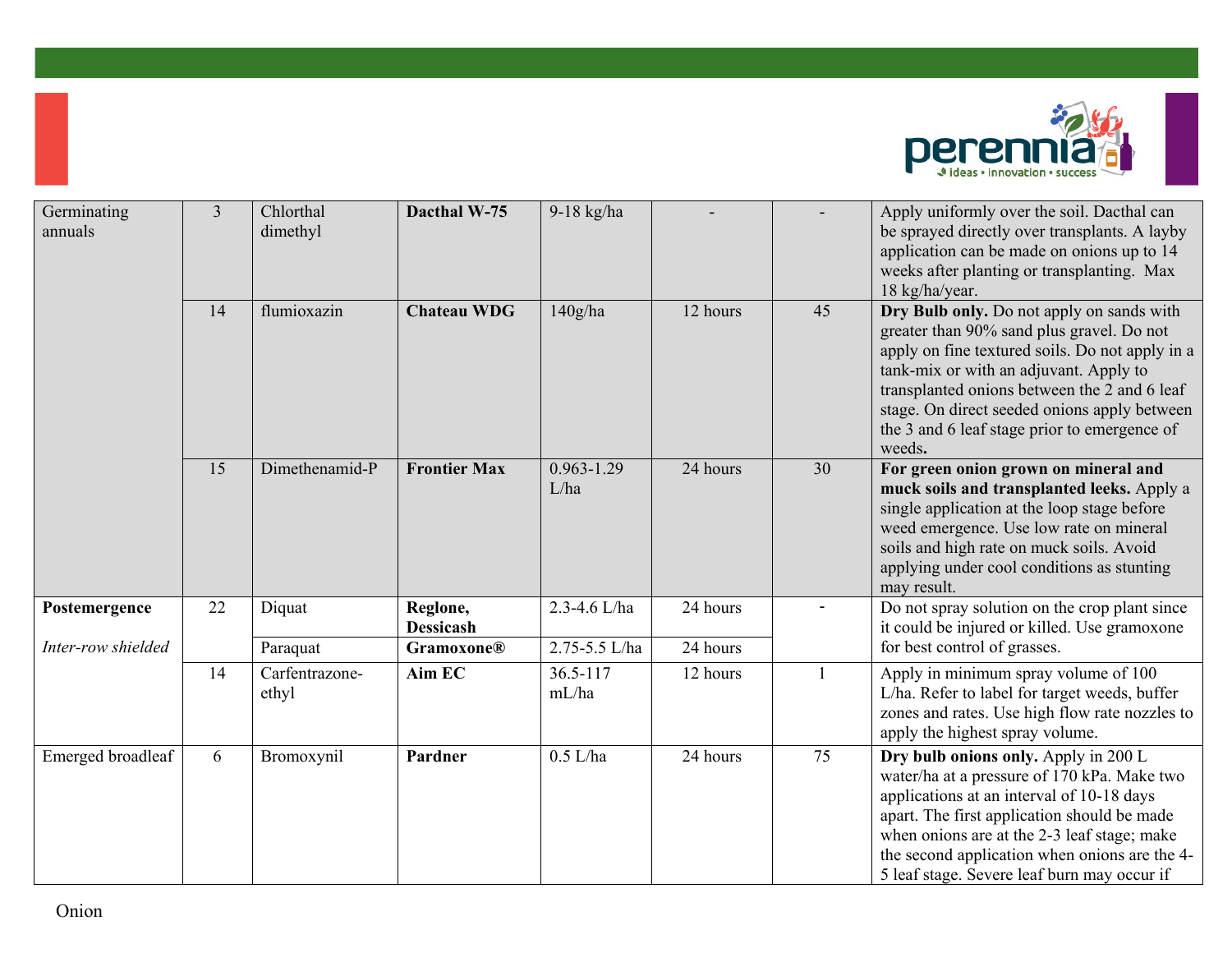

| Emerged broadleaf                             |                |                                   |                       |                   |                |                                                                                                        | the weather has not been conducive to the<br>development of the outer waxy layer of the<br>onion leaf. Redroot pigweed and common<br>groundsel.                                                                                                                                      |
|-----------------------------------------------|----------------|-----------------------------------|-----------------------|-------------------|----------------|--------------------------------------------------------------------------------------------------------|--------------------------------------------------------------------------------------------------------------------------------------------------------------------------------------------------------------------------------------------------------------------------------------|
|                                               | 14             | Oxyfluorfen                       | <b>Goal 2XL</b>       | $0.25 - 0.5$ L/ha | 48 hours       | 56                                                                                                     | Apply in 500 L/ha of water when onions<br>have 2 fully developed leaves. Use only on<br>dry bulb onions and do not apply when crop<br>is under stress. Do not apply in excess of 2.0<br>L/ha per year.                                                                               |
| <b>Emerged</b> grasses                        | $\overline{1}$ | Clethodim                         | <b>Select</b>         | $0.38$ L/ha       | 12 hours       | 45                                                                                                     | Apply when crop is at the 1-4 leaf stage and<br>weeds are at the 2-6 leaf stage.                                                                                                                                                                                                     |
|                                               |                | Fenoxaprop-P-<br>ethyl            | <b>Excel Super EC</b> | $670$ ml/ha       | $\blacksquare$ | 38                                                                                                     | Dry bulb onions only. Apply to actively<br>growing annual grasses at the 1-6 leaf stage.                                                                                                                                                                                             |
|                                               |                | Fluazifop-p-butyl<br>and S-isomer | <b>Venture L</b>      | $1.0 - 2.0$ L/ha  | 12 hours       | Dry bulb:<br>42 (annual<br>grasses) 60<br>(annual<br>grasses $\&$<br>quackgrass)<br>Green<br>onion: 14 | Dry bulb onions & Green onions. Annual<br>Grasses: A repeat application may be made<br>after a minimum re-treatment interval of 14<br>days, if required. Apply at the 2-5 leaf stage<br>of the grass. Use the high rate for quack grass<br>and the lower rate for volunteer cereals. |
|                                               |                | Sethoxydim                        | <b>Poast Ultra</b>    | $0.32 - 1.1$ L/ha | 12 hours       | $50$ (bulb<br>onion)<br>30 (green<br>onion)                                                            | Dry bulb and green onions. Most effective<br>control is achieved when application is made<br>at the 2 to 5 leaf stage when annual grasses<br>are small and actively growing, soil moisture<br>is good, and the crop is small enough to<br>permit thorough spray coverage.            |
| <b>Yellow Nutsedge</b>                        | 15             | Dimethenamid-P                    | <b>Frontier Max</b>   | 1.29 L/ha         | 24 hours       | 60                                                                                                     | Dry bulb onions grown on muck soils only.<br>Apply a single application at the loop stage<br>before yellow nutsedge emerges.                                                                                                                                                         |
| Emerged crop.<br>(Broadleaves and<br>grasses) | $\overline{3}$ | Pendimethalin                     | Prowl $H_2O$          | 2.2-3.3 L/ha      | 24 hours       |                                                                                                        | Mineral Soil Max 2 applications per year.<br>Apply as a foliar spray. Apply in 250 L water<br>/ha. Apply at 2-6 leaf stage.                                                                                                                                                          |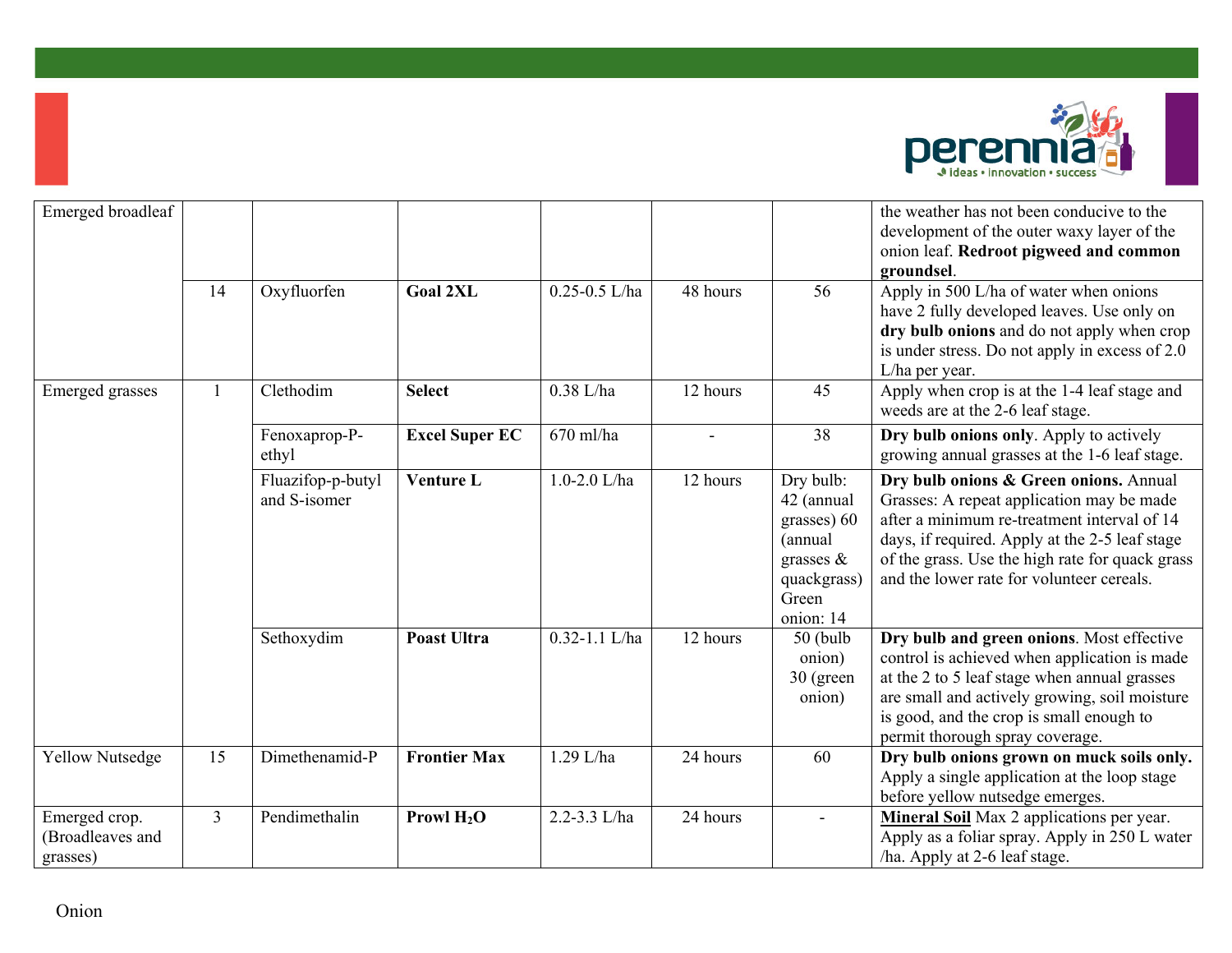

| Emerged crop.<br>(Broadleaves and<br>grasses)      |                  |                                   | $6.6$ L/ha                  | 24 hours<br>except for<br>direct seeded<br>green onions<br>on muck soil:<br>4 days<br>scouting, | 30 | Muck Soils (direct seed only): Apply at the<br>loop and 2-leaf stage of crop. Apply in 250 L<br>of water /ha. Destroy existing weeds before<br>applying Prowl H2O. Need adequate rainfall<br>or overhead irrigation within 7 days of<br>application.                                                                                                                                                                                                                                                                                                                                                                                  |
|----------------------------------------------------|------------------|-----------------------------------|-----------------------------|-------------------------------------------------------------------------------------------------|----|---------------------------------------------------------------------------------------------------------------------------------------------------------------------------------------------------------------------------------------------------------------------------------------------------------------------------------------------------------------------------------------------------------------------------------------------------------------------------------------------------------------------------------------------------------------------------------------------------------------------------------------|
|                                                    |                  |                                   |                             | 7 days hand-<br>set irrigation,                                                                 |    |                                                                                                                                                                                                                                                                                                                                                                                                                                                                                                                                                                                                                                       |
|                                                    |                  |                                   |                             | 15 days hand<br>weeding.                                                                        |    |                                                                                                                                                                                                                                                                                                                                                                                                                                                                                                                                                                                                                                       |
| <b>Plant Growth</b><br>Regulator-Sprout<br>Control | Maleic hydrazide | <b>Royal MH-30</b><br><b>XTRA</b> | 8.36 L in 300<br>L water/ha | 12 hours                                                                                        | 10 | Should be applied when the bulbs are fully<br>mature, have at least 5 - 8 green leaves, and<br>have necks soft enough for the tops to fall<br>over if they have not already done so. The<br>spray is often applied when 50 percent of the<br>tops have fallen but all tops are still green.<br>This condition usually occurs about 10 days<br>to two weeks before harvest time. Green<br>tops are essential for the absorption of Royal<br>MH-30 XTRA.<br><b>Caution:</b> Spongy hollow necked bulbs may<br>result if spraying is done earlier than two<br>weeks before maturity. Apply to healthy<br>plants. Max 1 application/year. |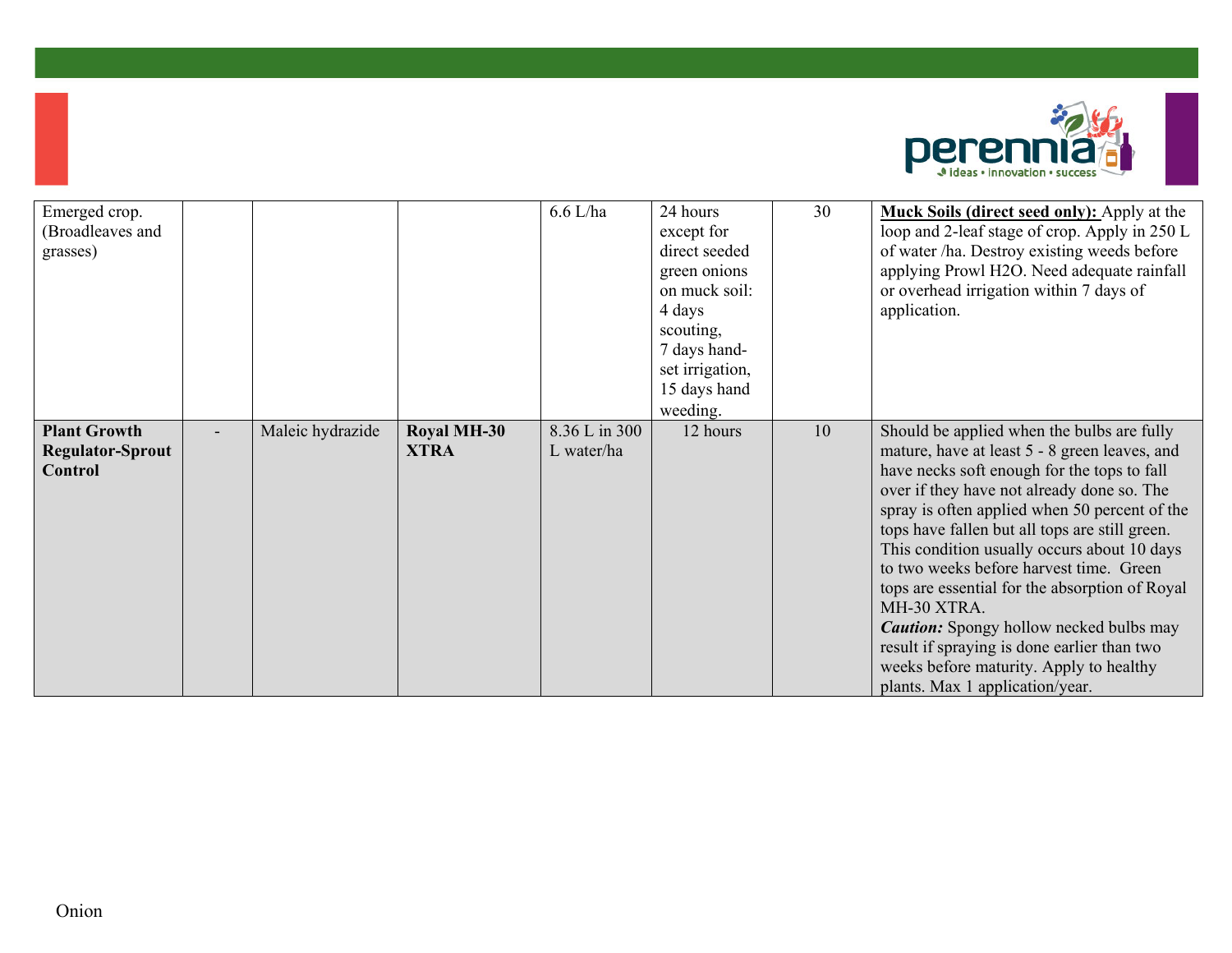

| <b>Pest</b>     | Group          | <b>Active</b><br>Ingredient | <b>Pesticide</b><br><b>Product</b><br><b>Name</b> | Rate          | <b>Restricted</b><br><b>Entry</b><br><b>Interval</b><br>(REI) | Pre-<br><b>Harvest</b><br><b>Interval</b><br>(days) | <b>Remarks</b>                                                                                                                                                                                       |
|-----------------|----------------|-----------------------------|---------------------------------------------------|---------------|---------------------------------------------------------------|-----------------------------------------------------|------------------------------------------------------------------------------------------------------------------------------------------------------------------------------------------------------|
| <b>INSECTS:</b> |                |                             |                                                   |               |                                                               |                                                     |                                                                                                                                                                                                      |
| <b>Thrips</b>   | 3              | Cypermethrin                | <b>Mako</b>                                       | 175 ml/ha     | 12 hours                                                      | $\overline{3}$                                      | Apply at 10-day intervals. Max 3                                                                                                                                                                     |
|                 |                |                             | <b>UP-Cyde</b>                                    | $280$ ml/ha   |                                                               |                                                     | applications/season.                                                                                                                                                                                 |
|                 | $\overline{3}$ | Deltamethrin                | Decis 5.0 EC                                      | $200$ ml/ha   | 12 hours                                                      | 5                                                   | Do not apply more than once per season.                                                                                                                                                              |
|                 |                |                             | Poleci 2.5 EC                                     | 400 ml/ha     |                                                               |                                                     | Apply in 200-500 L water/ha. Apply as<br>foliar spray mid-season at proper thrips<br>threshold. Do not apply more than once per<br>season.                                                           |
|                 | 5 <sup>5</sup> | Spinetoram                  | <b>Delegate WG</b>                                | 200-336 g/ha  | 12 hours                                                      | $\overline{3}$                                      | Suppression only. Dry bulb onions. Apply<br>in 300-500 L water per hectare, when thrips<br>first appear: targeting egg hatch and small<br>nymphs. Max 3 applications/year at 7-10-<br>day intervals. |
|                 | $\overline{3}$ | Lambda -<br>cyhalothrin     | <b>Matador 120 EC</b><br>or Labamba               | $188$ ml/ha   | 24 hours                                                      | 14                                                  | Max 3 applications/season. Allow 7 days<br>between treatments                                                                                                                                        |
|                 | 1B             | Malathion                   | <b>Malathion 85E</b>                              | 1100 mL/ha    | 12 hours                                                      | $\overline{3}$                                      | Apply in enough spray volume to ensure<br>thorough spray coverage.                                                                                                                                   |
|                 | 1B             | Naled                       | <b>Dibrom</b>                                     | 530 ml/ha     | 48 hours                                                      | $\overline{4}$                                      | Dry bulb onions. Max two applications per<br>season. Do not apply when temperature is<br>over 32°C.                                                                                                  |
|                 | 5 <sup>5</sup> | Spinosad                    | <b>Success 480SC</b>                              | 218-262 ml/ha | When dry                                                      | $\overline{3}$                                      | Target small nymphs and eggs at hatching.<br>Allow 7-10 days between applications. Max                                                                                                               |
|                 |                |                             | <b>Entrust 80W</b>                                | 131-158 g/ha  |                                                               |                                                     | 3 applications per year. Apply in 300-500<br>L/ha.                                                                                                                                                   |
|                 |                |                             | <b>Entrust SC</b>                                 | 437-527 ml/ha |                                                               |                                                     |                                                                                                                                                                                                      |
|                 | 23             | Spirotetramat               | Movento 240 SC                                    | 365 ml/ha     | 12 hours                                                      | 3 (dry bulb)                                        | Apply in minimum volume of 200 L<br>water/ha. Maximum 2 applications per crop                                                                                                                        |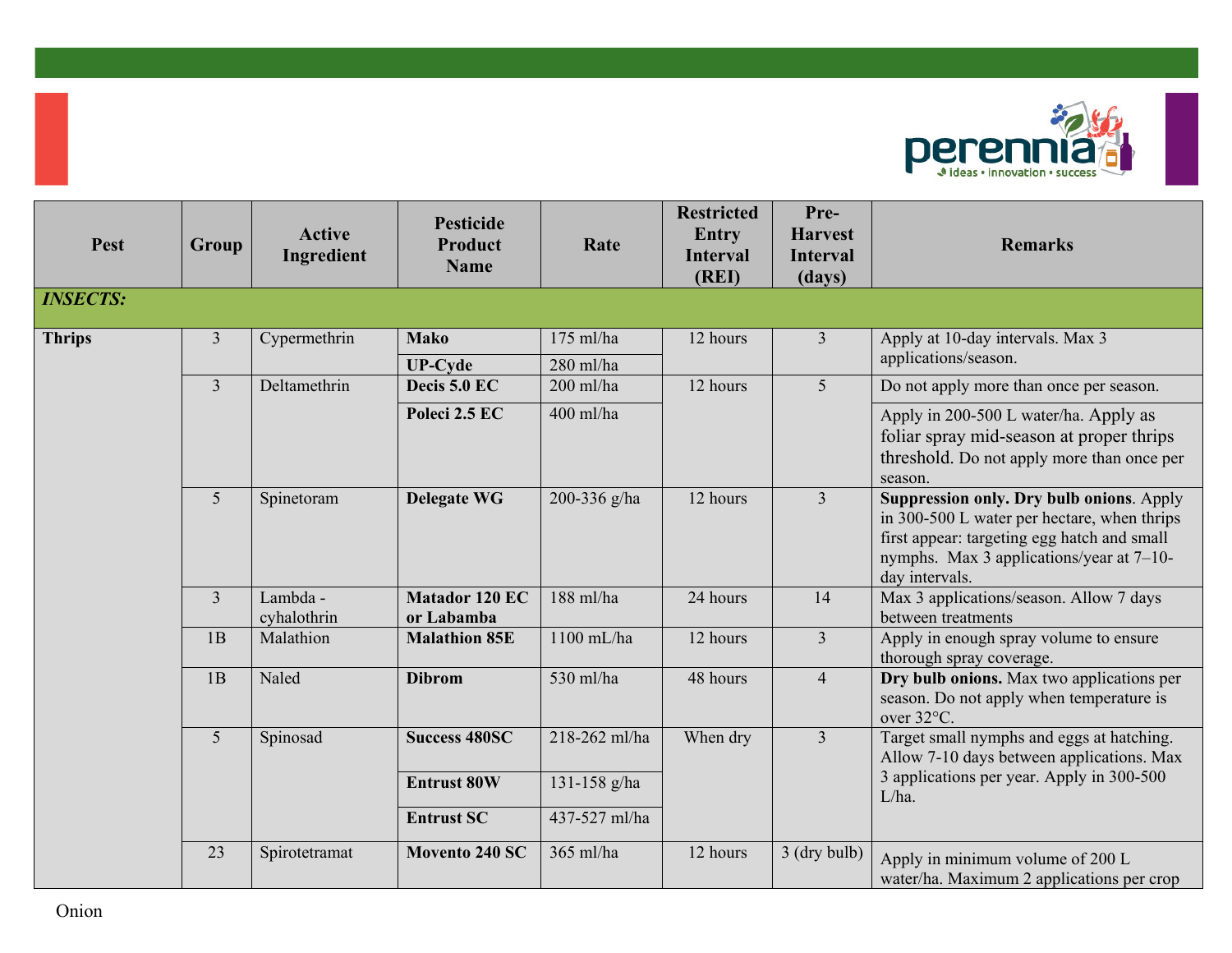

| <b>Thrips</b> |    |                  |                     |                    |                                                                                                                                   | 7 (green<br>onion)                     | season with a minimum of 7 days between<br>applications. Maximum allowed per crop<br>season: 730 mL/ha. Apply when thrips are<br>first noticed. Movento should be used during<br>the first half of the season when adult<br>populations are relatively low or building.<br>Reductions in numbers of thrip larvae may<br>take 3-4 days after application.                                                                                                                                                                                                                                                 |
|---------------|----|------------------|---------------------|--------------------|-----------------------------------------------------------------------------------------------------------------------------------|----------------------------------------|----------------------------------------------------------------------------------------------------------------------------------------------------------------------------------------------------------------------------------------------------------------------------------------------------------------------------------------------------------------------------------------------------------------------------------------------------------------------------------------------------------------------------------------------------------------------------------------------------------|
|               | 28 | Cyantraniliprole | <b>Exirel</b>       | 1000-1500<br>ml/ha | 12 hours                                                                                                                          | 1                                      | Suppression only. Begin applications when<br>thrip populations are low. Thorough coverage<br>is essential for optimum control. For<br>optimum control, apply Hasten NT Spray<br>Adjuvant* at an application rate of $0.25\%$ v/v<br>or MSO Concentrate with Leci-Tech* at an<br>application rate of 0.5% v/v. If thrip<br>populations are high, use a registered<br>insecticide with a different mode of action to<br>reduce thrip populations before applying<br>Exirel. Make no more than 4 applications per<br>season. Do not apply more than once every 5<br>days.                                   |
|               | 6  | Abamectin        | Agri-Mek 1.9%<br>EC | $0.6 - 1.2$ L/ha   | 12 hours<br>$(13 \text{ days})$<br>hand<br>weeding, 4<br>days: hand-<br>set irrigation,<br>$1$ day:<br>thinning $\&$<br>scouting) | Green<br>onion: 7<br>Bulb onion:<br>30 | Green onion. Foliar application only. Allow<br>7 days between applications. Apply when<br>pest populations are building but before<br>damage occurs. Consult local extension<br>specialists, professional consultants, or other<br>qualified authorities to determine appropriate<br>threshold levels in your area. Use the higher<br>application rate under heavy pest pressure.<br>Max 4 applications/season.<br>Bulb onion: should be applied with a non-<br>ionic surfactant to improve wetting of foliage<br>and to smooth out spray deposits. Spreading<br>and penetrating surfactants can improve |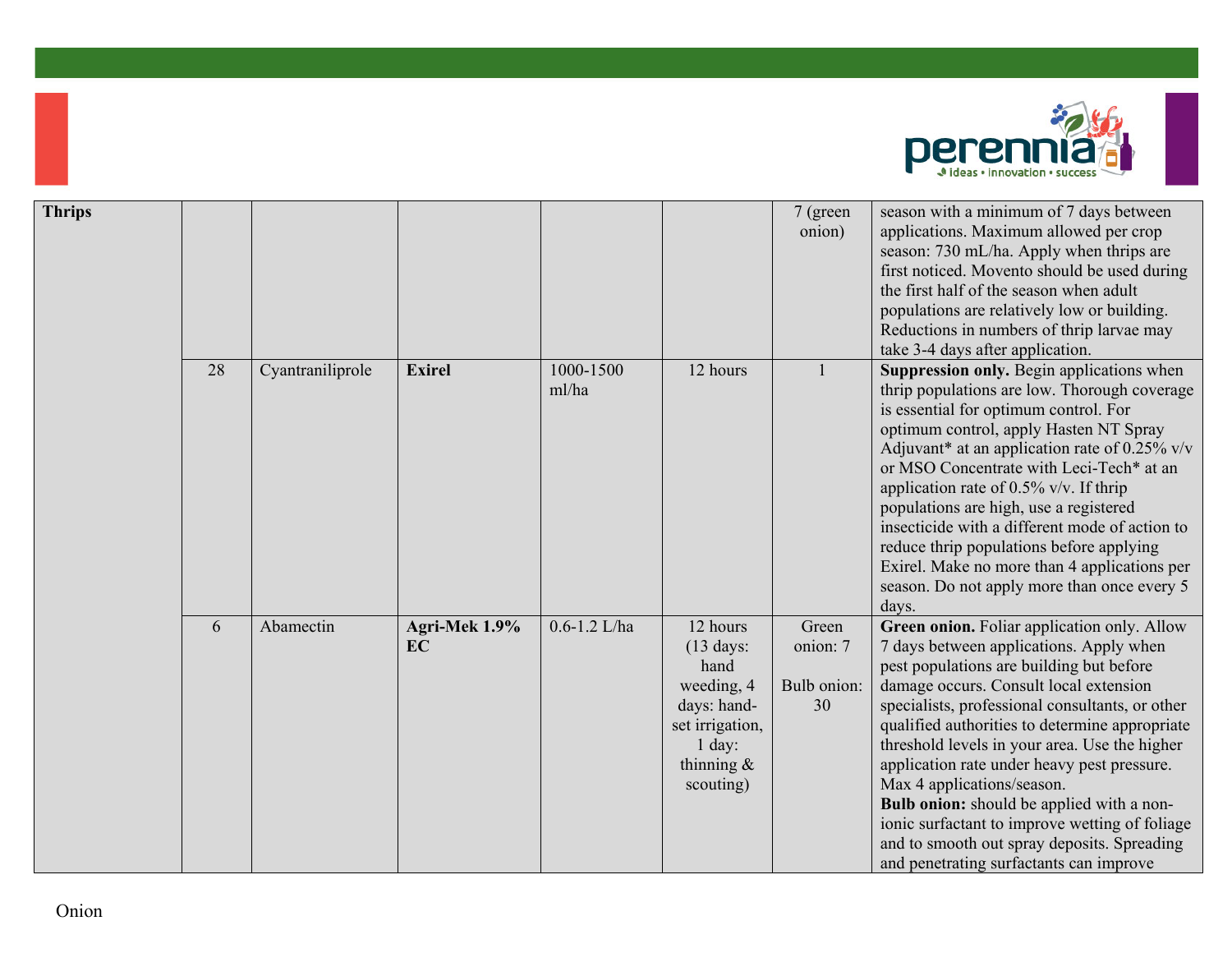

| <b>Thrips</b>       |                 |                         | <b>Agri-Mek SC</b>                                                         | 135-270<br>mL/ha<br>$0.25 - 0.5\%$ v/v<br>non-ionic<br>surfactant<br>(NIS) |          |                | insect control. Do not use binder or sticker-<br>type surfactants. Max 3 applications/season.<br>Green onion: Apply by foliar application<br>when pest populations are building but before<br>damage occurs. Consult local extension<br>agents, professional consultants, or other<br>qualified authorities to determine appropriate<br>threshold levels in your area. Use the higher<br>application rate under heavy pest pressure.<br>Max 4 applications/season.<br><b>Bulb onion:</b> Apply when onion thrips or<br>signs of onion thrips feeding first appear.<br>Should be applied with a non-ionic surfactant<br>to improve wetting of foliage and to smooth<br>out spray deposits. Spreading and penetrating<br>surfactants can improve insect control. Do<br>not use binder or sticker-type surfactants.<br>Max 3 applications/season. |
|---------------------|-----------------|-------------------------|----------------------------------------------------------------------------|----------------------------------------------------------------------------|----------|----------------|------------------------------------------------------------------------------------------------------------------------------------------------------------------------------------------------------------------------------------------------------------------------------------------------------------------------------------------------------------------------------------------------------------------------------------------------------------------------------------------------------------------------------------------------------------------------------------------------------------------------------------------------------------------------------------------------------------------------------------------------------------------------------------------------------------------------------------------------|
| <b>Onion Maggot</b> | 1B <sup>1</sup> | Chlorpyrifos            | Lorsban 15 G<br><b>FINAL SALE</b><br><b>2022, FINAL</b><br><b>USE 2023</b> | 7.9-15.7 kg/ha                                                             | 24 hours | 109            | Larvae. In furrow application. Do not make<br>more than one application per season. DO<br>NOT apply more than 73.5 kg product/day.                                                                                                                                                                                                                                                                                                                                                                                                                                                                                                                                                                                                                                                                                                             |
|                     | 3               | Cypermethrin            | <b>Mako</b>                                                                | $175$ ml/ha                                                                | 12 hours | 3              | Spray for onion maggot flies. Apply when<br>flies become numerous and repeat at 7-10-                                                                                                                                                                                                                                                                                                                                                                                                                                                                                                                                                                                                                                                                                                                                                          |
|                     |                 |                         | <b>UP-Cyde</b>                                                             | 280 ml/ha                                                                  | 12 hours | $\mathfrak{Z}$ | day intervals. Max 3 applications/season.                                                                                                                                                                                                                                                                                                                                                                                                                                                                                                                                                                                                                                                                                                                                                                                                      |
|                     | 1B              | Naled                   | <b>Dibrom</b>                                                              | 530 ml/ha                                                                  | 48 hours | $\overline{4}$ |                                                                                                                                                                                                                                                                                                                                                                                                                                                                                                                                                                                                                                                                                                                                                                                                                                                |
| <b>Leek Moth</b>    | $\overline{3}$  | Lambda -<br>cyhalothrin | <b>Matador 120 EC</b><br>or Labamba                                        | 188 ml/ha                                                                  | 24 hours | 14             | Max 3 applications/season. Allow 7 days<br>between treatments                                                                                                                                                                                                                                                                                                                                                                                                                                                                                                                                                                                                                                                                                                                                                                                  |
|                     | 5               | Spinosad                | <b>Success 480 SC</b><br><b>Entrust 80W</b><br><b>Entrust SC</b>           | 218-262<br>ml/ha<br>131-158 g/ha<br>437-527 ml/ha                          | When dry | $\overline{3}$ | Suppression only. Apply in high water<br>volume to ensure spray solution penetrates<br>leaf axils. Reapply at $7-10$ -day intervals. Do<br>not apply more than 2 sequential                                                                                                                                                                                                                                                                                                                                                                                                                                                                                                                                                                                                                                                                    |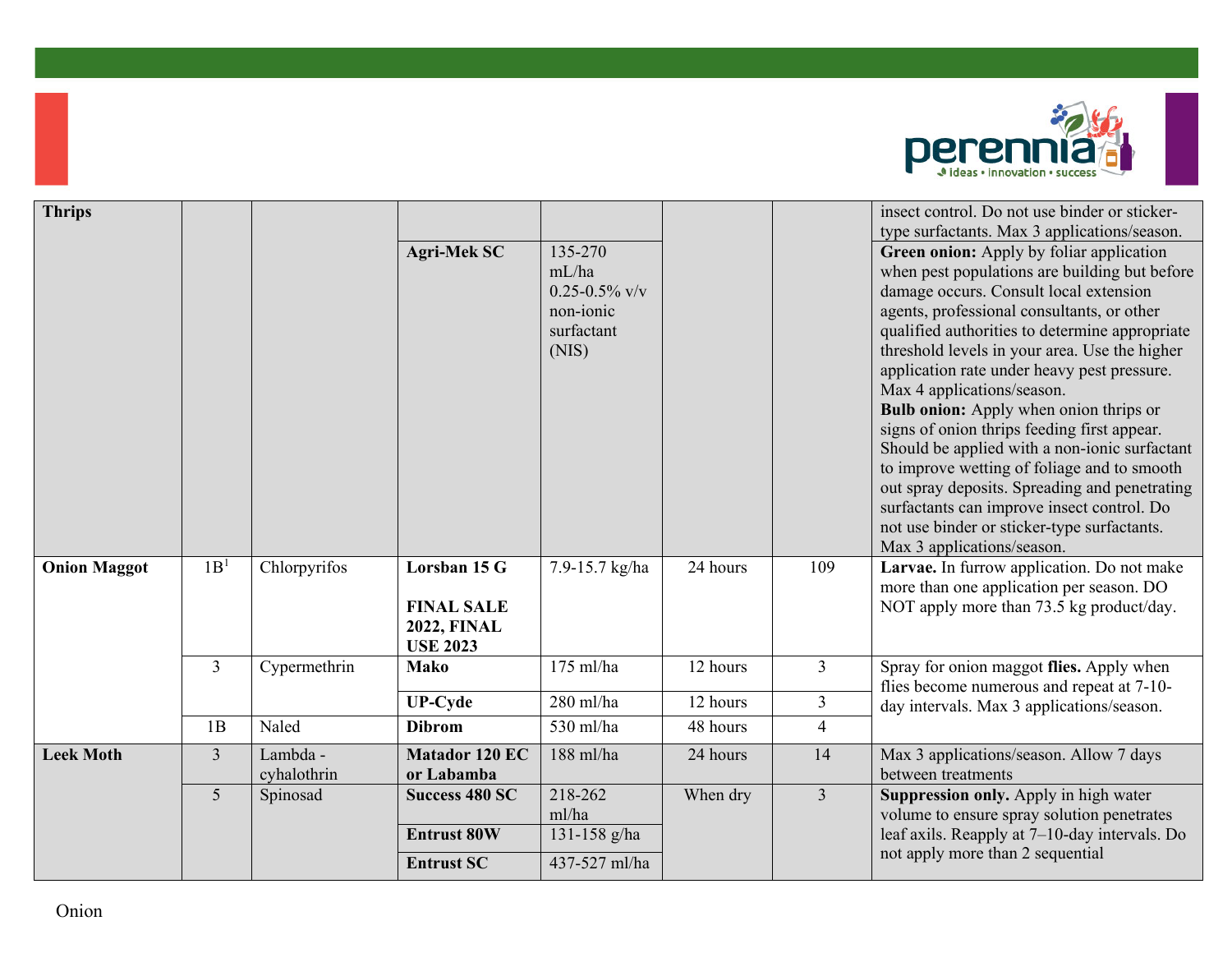

| <b>Leek Moth</b> |    |                                                      |                                                                                 |               |          |                  | applications. Max 3 applications per year.<br>Target eggs at hatch or small larvae.                                                                                                                                                                                                                                                                                                                                                                                                                                                                                   |
|------------------|----|------------------------------------------------------|---------------------------------------------------------------------------------|---------------|----------|------------------|-----------------------------------------------------------------------------------------------------------------------------------------------------------------------------------------------------------------------------------------------------------------------------------------------------------------------------------------------------------------------------------------------------------------------------------------------------------------------------------------------------------------------------------------------------------------------|
|                  | 5  | spinetoram                                           | <b>Delegate WG</b>                                                              | 200-336 g/ha  | 12 hours | $\overline{3}$   | Suppression. Recommended water volume<br>of 300-500 L water/ha with sufficient<br>pressure to ensure spray solution penetrates<br>leaf axils. Apply one week after peak<br>pheromone trap capture targeting eggs at<br>hatch or small larvae. Use higher applications<br>when insect pressure is high, or insects are at<br>advanced stage of growth. Max 3<br>applications /year at 7-10 days intervals. Do<br>not apply more than 2 consecutive<br>applications of group 5 insecticides. Rotate to<br>another class of insecticide for at least one<br>application. |
|                  | 28 | chlorantraniliprole                                  | Coragen                                                                         | 250-375 ml/ha | 12 hours | 1                | Green onion. Suppression. Begin<br>applications when treatment thresholds have<br>been reached. Thorough coverage is<br>important to obtain optimum control. Max 4<br>applications/season. Do not apply more than<br>once every 5 days.                                                                                                                                                                                                                                                                                                                               |
|                  | 11 | <b>Bacillus</b><br>thuringiensis,<br>subsp. aizawai, | <b>XenTari WG</b>                                                               | 500-1000 g/ha | 4 hours  | $\boldsymbol{0}$ | Apply sufficient spray volume to ensure<br>uniform deposition on all plant surfaces;<br>recommend 1000 L per ha.                                                                                                                                                                                                                                                                                                                                                                                                                                                      |
| <b>Cutworms</b>  | 1B | Chlorpyrifos                                         | Warhawk 480<br>EC<br><b>FINAL SALE</b><br><b>2022, FINAL</b><br><b>USE 2023</b> | 2.4-4.8 L/ha  | 24 hours | 60               | Bulb onion. Soil treatment: Apply once per<br>season before planting or transplanting.<br>Application is also permitted on a 15 m strip<br>adjacent to fence rows. Use the low rate<br>except under conditions of low soil moisture.<br>Use the high rate if the top 1 cm of soil is<br>dry. When preplant soil applications are<br>being made to muck soil, do not incorporate.<br>Incorporation on mineral soils should be no<br>deeper than 5 cm.                                                                                                                  |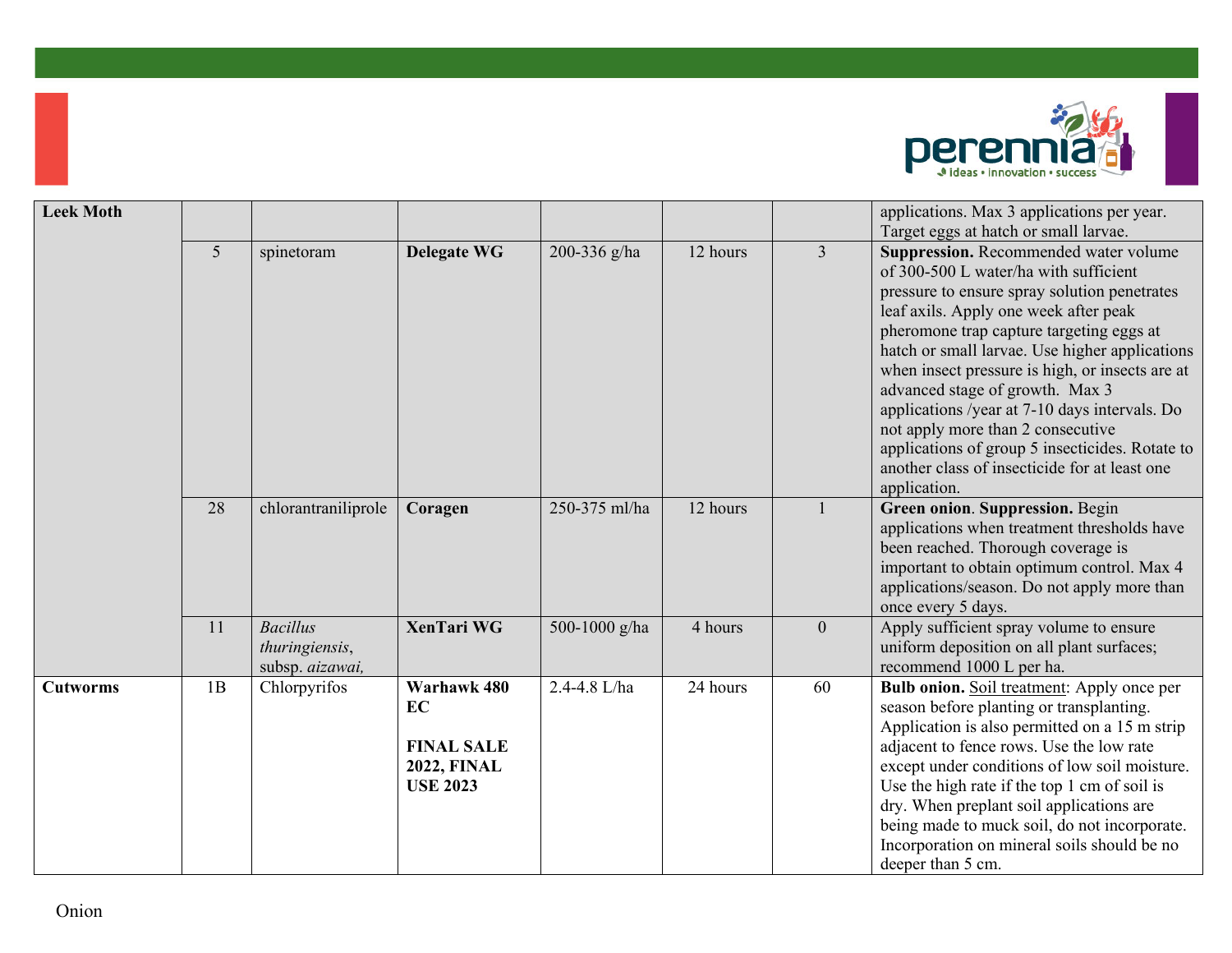

| <b>Cutworms</b> |    |                     |             |               |          |    | Seedling treatment: Apply as a broadcast<br>spray at the 2- to 5-leaf stage. Use the low<br>rate except under conditions of low soil<br>moisture. Use the high rate if the top 1 cm of<br>soil is dry.                  |
|-----------------|----|---------------------|-------------|---------------|----------|----|-------------------------------------------------------------------------------------------------------------------------------------------------------------------------------------------------------------------------|
|                 | 3  | Cypermethrin        | <b>Mako</b> | $175$ ml/ha   | 12 hours | 21 | Spray under warm moist conditions and do<br>not disturb the soil surface for at least 5 days.<br>Applications may be made to adjacent fence<br>rows, but do not allow drift to contaminate<br>adjacent crops.           |
|                 | 28 | chlorantraniliprole | Coragen     | 250-375 ml/ha | 12 hours |    | Green onion. Begin applications when<br>treatment thresholds have been reached.<br>Thorough coverage is important to obtain<br>optimum control. Max 4 applications/season.<br>Do not apply more than once every 5 days. |

| Pest                 | Group   | <b>Active</b><br>Ingredient        | <b>Pesticide</b><br><b>Product</b><br><b>Name</b> | Rate                     | <b>Restricted-</b><br>Entry<br><b>Interval</b><br>(REI) | Pre-<br><b>Harvest</b><br><b>Interval</b><br>(days) | <b>Remarks</b>                                                                                                                                                                                                                 |
|----------------------|---------|------------------------------------|---------------------------------------------------|--------------------------|---------------------------------------------------------|-----------------------------------------------------|--------------------------------------------------------------------------------------------------------------------------------------------------------------------------------------------------------------------------------|
| <b>DISEASES:</b>     |         |                                    |                                                   |                          |                                                         |                                                     |                                                                                                                                                                                                                                |
| Pythium              | 4       | Metalaxyl-M and<br>S-isomer        | <b>Apron XL LS</b>                                | 20 ml / 100kg<br>of seed |                                                         |                                                     | One application as a seed treatment.                                                                                                                                                                                           |
| <b>Purple Blotch</b> |         | <b>Boscalid</b>                    | <b>Cantus WDG</b>                                 | $475$ g/ha               | 12 hours                                                |                                                     | Apply at 7-14-day intervals. Max 6<br>applications/yr. Do not apply more than 2<br>sprays in succession before alternating to<br>another fungicide family.                                                                     |
|                      | $7 - 3$ | Pydiflumetofen &<br>Difenoconazole | A20259<br>Fungicide<br><b>NEW 2021</b>            | $1.0$ L/ha               | 12 hours                                                |                                                     | Green Onions and Bulb Onions. Apply on a<br>7-14-day interval, starting prior to disease<br>establishment. Apply as a broadcast spray in<br>sufficient water (minimum of 150 L/ha) for<br>thorough coverage. Maximum amount of |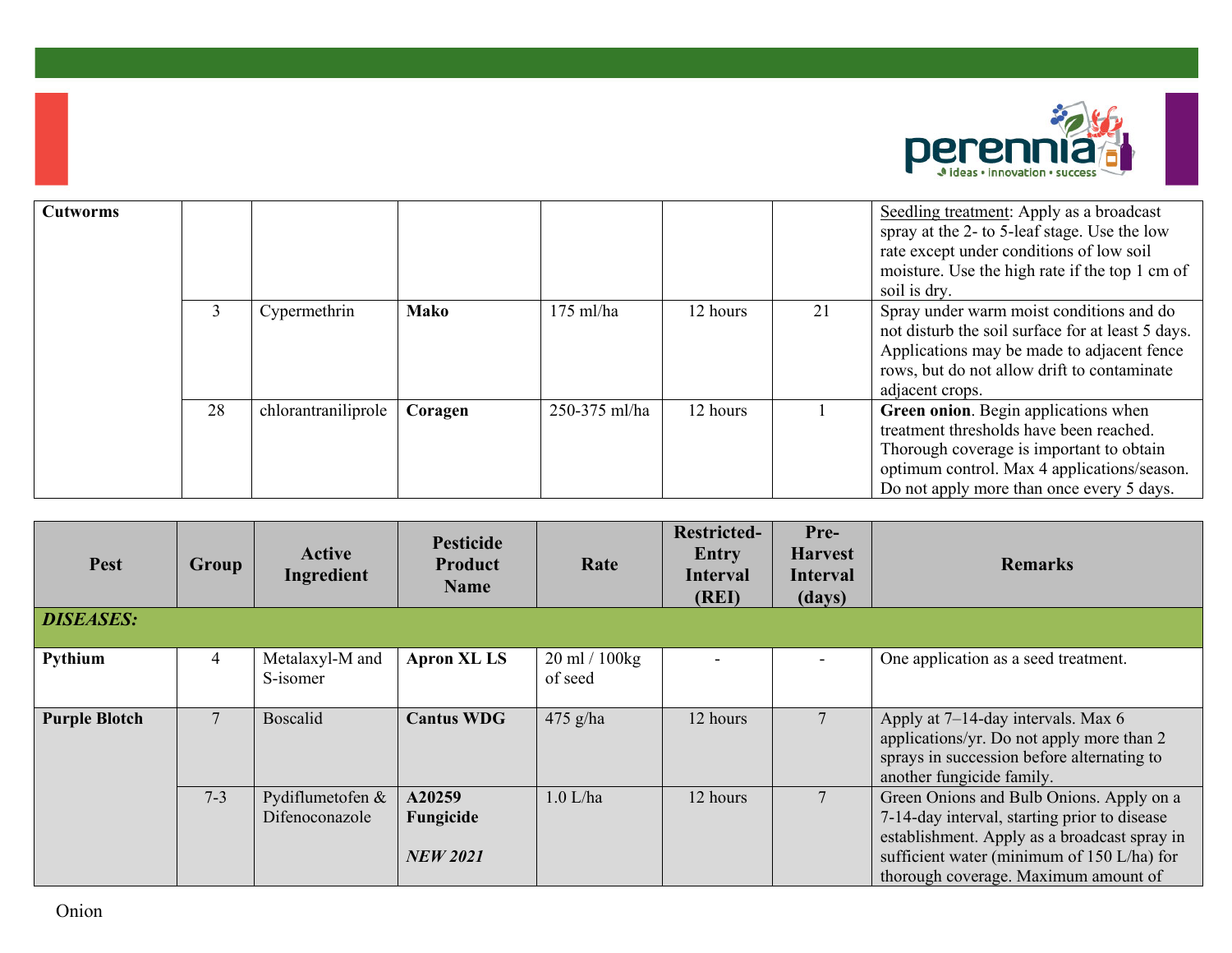

| <b>Purple Blotch</b> |                |                                  |                                        |                     |                                                                       |                 | product per season: 3.0 L/ha green onions,<br>4.0 L/ha bulb onions.                                                                                                                                                                                                                                               |
|----------------------|----------------|----------------------------------|----------------------------------------|---------------------|-----------------------------------------------------------------------|-----------------|-------------------------------------------------------------------------------------------------------------------------------------------------------------------------------------------------------------------------------------------------------------------------------------------------------------------|
|                      | $7 - 11$       | Boscalid and<br>Pyraclostrobin   | <b>Pristine WG</b>                     | $1.0 - 1.3$ kg/ha   | 3 days<br>(thinning)<br>When dry<br>(general)                         | $\overline{7}$  | Max 6 applications/yr. Apply at 7-14-day<br>intervals.                                                                                                                                                                                                                                                            |
|                      | $7 - 11$       | Pyraclostrobin &<br>Fluxapyroxad | <b>Merivon</b><br><b>NEW 2021</b>      | $0.4 - 0.6$ L/ha    | 12 hours,<br>7 days (Hand<br>harvesting,<br>mechanical<br>harvesting) | $\overline{7}$  | Begin applications prior to onset of disease<br>development. Use the shorter interval and/or<br>the higher rate, where applicable, when<br>disease pressure is high. Apply subsequent<br>applications (7-14-day interval) if disease<br>persists or weather conditions are favourable<br>for disease development. |
|                      | $7 - 12$       | Pydiflumetofen &<br>Fludioxonil  | A20560<br>Fungicide<br><b>NEW 2021</b> | $0.8$ L/ha          | 12 hours                                                              | $7\phantom{.0}$ | Apply on a 7-14-day interval, starting prior to<br>disease establishment. Within the stated<br>range, use the shorter interval under<br>conditions favouring high disease pressure.<br>Apply as a broadcast spray in sufficient water<br>(minimum of 150 L/ha) for thorough<br>coverage.                          |
|                      | $9 - 12$       | Cyprodinil and<br>Fludioxinil    | Switch 62.5 WG                         | 775-975 g/ha        | 12 hours<br>(general)<br>3 days (hand<br>weeding)                     | $7\phantom{.0}$ | Suppression only. Begin when conditions<br>are favorable for disease but before infection.<br>Max 3 applications/yr. Apply at 7-14-day<br>intervals.                                                                                                                                                              |
|                      | 33             | Fosetyl-al                       | <b>Aliette WDG</b>                     | $2.8$ kg            | 12 hours                                                              | $\overline{7}$  | Max 5 applications/yr.                                                                                                                                                                                                                                                                                            |
|                      | M              | Mancozeb                         | <b>Manzate Pro-</b><br><b>Stick</b>    | 2.25-3.25 kg/ha     | 24 hours                                                              | 10              | Dry bulb onions only. Repeat applications<br>on 7-10-day intervals.                                                                                                                                                                                                                                               |
|                      | 11             | Pyraclostrobin                   | <b>Cabrio EG</b>                       | $0.56 - 0.84$ kg/ha | 12 hours                                                              | $7\phantom{.0}$ | Max 3 applications/yr. Do not apply more<br>than 2 sprays in succession before alternating<br>to another fungicide family. Use on a $7-14$ -<br>day schedule.                                                                                                                                                     |
|                      | $\overline{7}$ | Penthiopyrad                     | <b>Fontelis</b>                        | 1.25-1.75 L/ha      | 12 hours                                                              | $\overline{3}$  | Begin applications prior to disease<br>development, continue on a 7-10-day<br>interval. Use higher rate and shorter interval                                                                                                                                                                                      |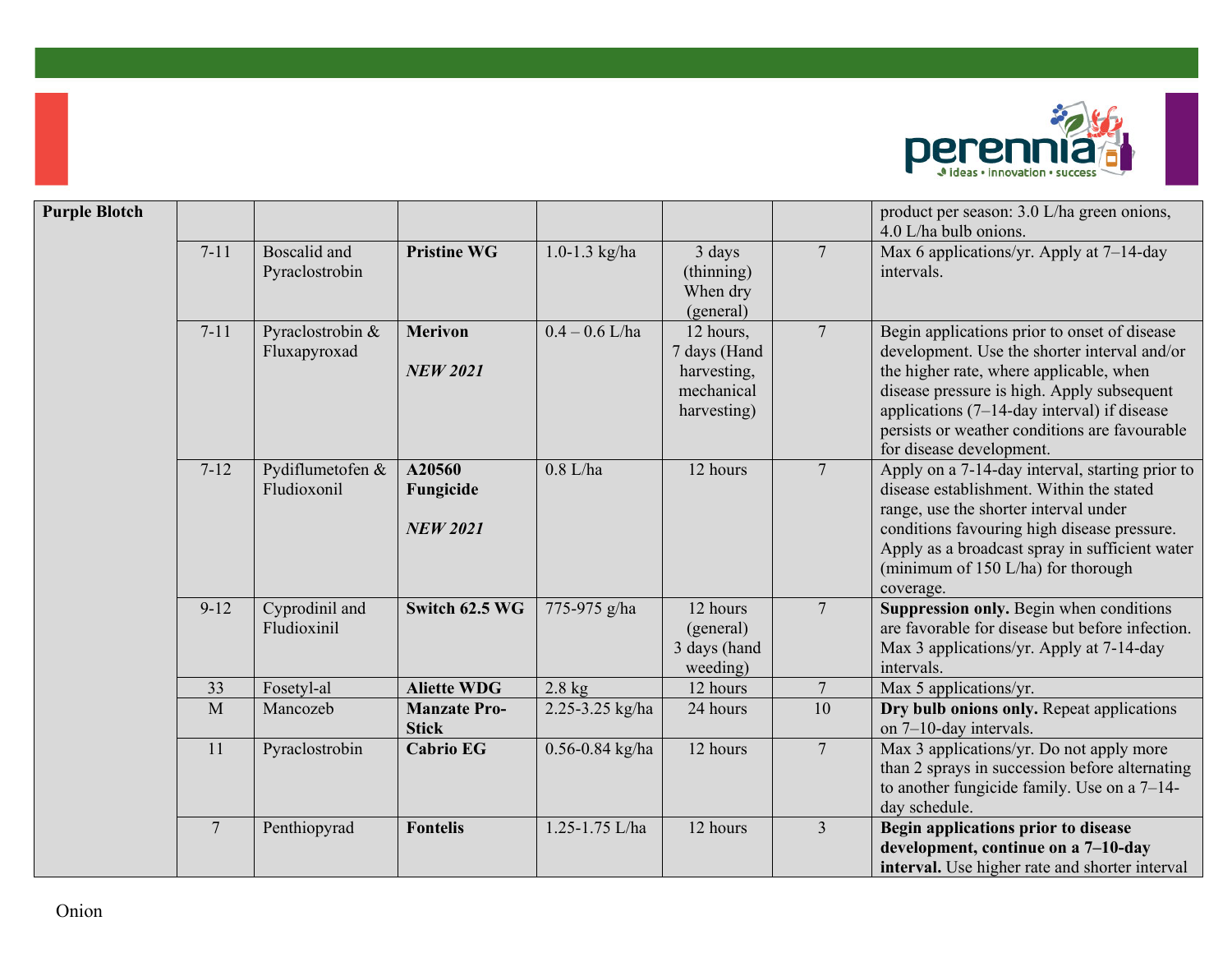

| <b>Purple Blotch</b>                                                         |                |                             |                            |                   |                          |                  | when disease pressure is high. Max seasonal<br>rate is 5.25 L/ha. Do not make more than 2<br>sequential applications before switching to<br>another mode of action.                                                                                                                                                                                         |
|------------------------------------------------------------------------------|----------------|-----------------------------|----------------------------|-------------------|--------------------------|------------------|-------------------------------------------------------------------------------------------------------------------------------------------------------------------------------------------------------------------------------------------------------------------------------------------------------------------------------------------------------------|
|                                                                              | 29             | Fluazinam                   | Allegro 500 F              | $1.16$ L/ha       | 3 days (hand<br>weeding) | $7\phantom{.0}$  | <b>Bulb onion. Suppression only. Begin</b><br>applications when conditions are favourable<br>for disease development or when first disease<br>symptoms appear. Max 5 applications per<br>year. No more than 3 sequential applications<br>before alternating to a fungicide belonging to<br>a different chemical family. Application<br>interval: 7-10 days. |
|                                                                              | $7-9$          | Fluopyram &<br>pyrimethanil | Luna<br><b>Tranquility</b> | 1200 ml/ha        | 12 hours                 | $7\phantom{.0}$  | Begin fungicide applications preventatively.<br>Continue as needed, on a 7-12-day interval.                                                                                                                                                                                                                                                                 |
|                                                                              | $\overline{7}$ | Benzovindiflupyr            | Aprovia                    | 750 ml/ha         | 12 hours                 | $7\phantom{.0}$  | Begin applications when the plants are 5-10<br>centimeters high or when conditions become<br>favourable for disease development. Make<br>applications on a $7 - 14$ days interval. Use<br>the shorter interval when conditions are more<br>conducive to disease.<br>Also controls garlic rust (Puccinia allii).                                             |
| Botrytis &<br>Stemphylium<br>leaf blights and<br><b>Botrytis Neck</b><br>Rot | 44             | <b>Bacillus</b> subtilis    | Serenade Opti              | $1.7 - 2.5$ Kg/ha |                          | $\boldsymbol{0}$ | Biopesticide that will only suppress the<br>indicated diseases. Begin applications at the<br>first sign of disease, or when conditions<br>become conducive for disease development.<br>Repeat as necessary on a $7-10$ -day interval.                                                                                                                       |
|                                                                              | $\overline{7}$ | <b>Boscalid</b>             | <b>Cantus WDG</b>          | $475$ g/ha        | 12 hours                 | $\tau$           | Apply at 7-14-day intervals. Do not apply<br>more than 2 sprays in succession before                                                                                                                                                                                                                                                                        |
|                                                                              |                | Fluxapyroxad                | <b>Sercadis</b>            | 333-666 mL/ha     |                          |                  | alternating to another fungicide family.                                                                                                                                                                                                                                                                                                                    |
|                                                                              |                | Penthiopyrad                | <b>Fontelis</b>            | 1.25-1.75 L/ha    |                          |                  |                                                                                                                                                                                                                                                                                                                                                             |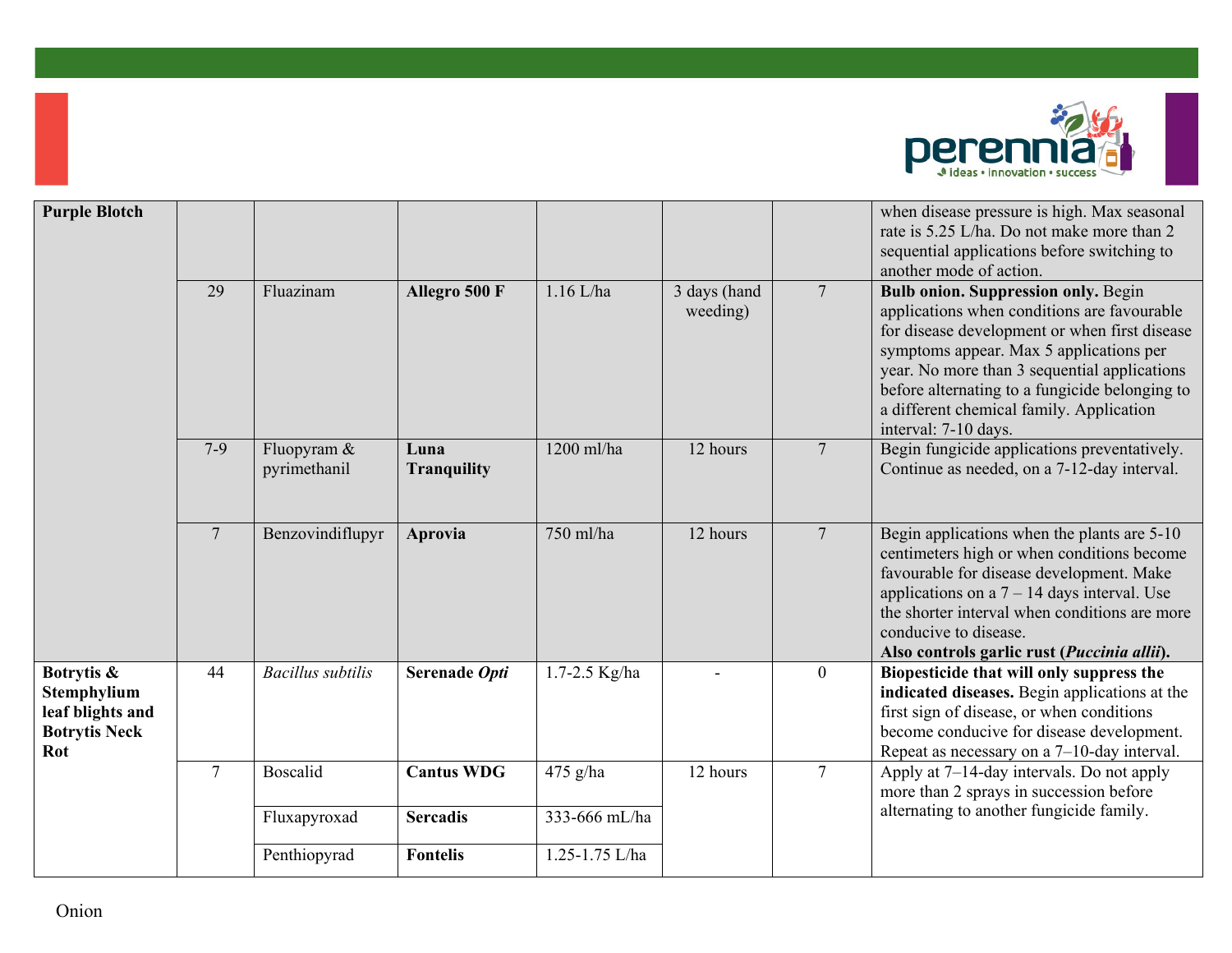

| Botrytis &<br>Stemphylium<br>leaf blights and<br><b>Botrytis Neck</b><br>Rot | $7 - 3$        | Pydiflumetofen &<br>Difenoconazole | A20259<br>Fungicide<br><b>NEW 2021</b> | $1.0$ L/ha        | 12 hours                                                              | $\tau$                      | Bulb Onions, Botrytis and Stemphylium leaf<br>blights. Apply on a 7-14-day interval, starting<br>prior to disease establishment. Apply as a<br>broadcast spray in sufficient water (minimum<br>of 150 L/ha) for thorough coverage.<br>Maximum amount of product per season: 4.0<br>L/ha.                                                                                                                      |
|------------------------------------------------------------------------------|----------------|------------------------------------|----------------------------------------|-------------------|-----------------------------------------------------------------------|-----------------------------|---------------------------------------------------------------------------------------------------------------------------------------------------------------------------------------------------------------------------------------------------------------------------------------------------------------------------------------------------------------------------------------------------------------|
|                                                                              | $7 - 11$       | Boscalid and<br>Pyraclostrobin     | <b>Pristine WG</b>                     | $1.0 - 1.3$ kg/ha | 3 days<br>(thinning)<br>When dry<br>(general)                         | $\overline{7}$              | Max 6 applications/yr. Apply at 7-14-day<br>intervals.                                                                                                                                                                                                                                                                                                                                                        |
|                                                                              | $7 - 11$       | Pyraclostrobin &<br>Fluxapyroxad   | <b>Merivon</b><br><b>NEW 2021</b>      | $0.4 - 0.6$ L/ha  | 12 hours,<br>7 days (Hand<br>harvesting,<br>mechanical<br>harvesting) | $7\phantom{.0}$             | <b>Suppression only for Stemphylium. Begin</b><br>applications prior to onset of disease<br>development. Use the shorter interval and/or<br>the higher rate, where applicable, when<br>disease pressure is high. Apply subsequent<br>applications $(7-14$ -day interval) if disease<br>persists or weather conditions are favourable<br>for disease development. Use higher rate for<br>botrytis leaf blight. |
|                                                                              | $7 - 12$       | Pydiflumetofen &<br>Fludioxonil    | A20560<br>Fungicide<br><b>NEW 2021</b> | $0.8$ L/ha        | 12 hours                                                              | $\overline{7}$              | <b>Suppression only for Stemphylium.</b> Apply<br>on a $7-14$ -day interval, starting prior to<br>disease establishment. Within the stated<br>range, use the shorter interval under<br>conditions favouring high disease pressure.<br>Apply as a broadcast spray in sufficient water<br>(minimum of 150 L/ha) for thorough<br>coverage.                                                                       |
|                                                                              | M <sub>5</sub> | Chlorothalonil                     | <b>Bravo ZN</b>                        | 2.4-4.8 L/ha      | 12 hours<br>(general)                                                 | 7 (dry bulb)<br>$14$ (green | Begin applications when conditions favor<br>disease. Repeat applications every 7-10 days<br>to obtain control. DO NOT exceed 2                                                                                                                                                                                                                                                                                |
|                                                                              |                |                                    | Echo 90DF                              | 1.4-2.6 kg/ha     | 6 days (hand<br>weeding)                                              | bunching)                   | applications per season.                                                                                                                                                                                                                                                                                                                                                                                      |
|                                                                              |                |                                    | <b>Echo 720</b>                        | 1.7-3.3 L/ha      | 1 day<br>(scouting)                                                   |                             |                                                                                                                                                                                                                                                                                                                                                                                                               |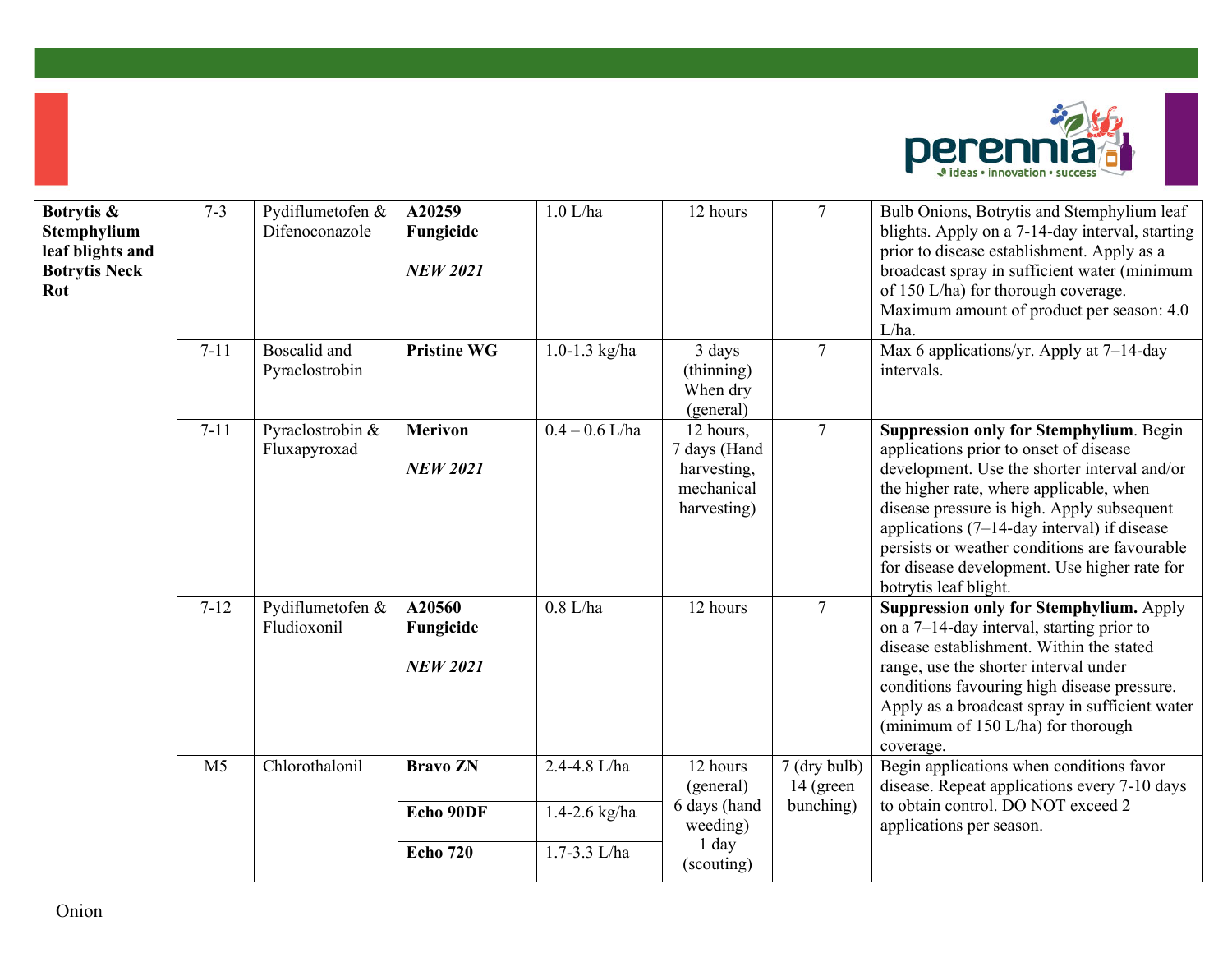

| Botrytis &<br>Stemphylium<br>leaf blights and<br><b>Botrytis Neck</b><br>Rot | $9 - 12$ | Cyprodinil and<br>Fludioxinil   | Switch 62.5 WG                      | 775-975 g/ha                                                 | 12 hours                                           | $\tau$          | Max 3 applications/yr. Begin when<br>conditions are favorable for disease but<br>before infection. Apply at 7-14-day intervals;<br>no more than 2 sequential applications.                                                                                                                                                                                              |
|------------------------------------------------------------------------------|----------|---------------------------------|-------------------------------------|--------------------------------------------------------------|----------------------------------------------------|-----------------|-------------------------------------------------------------------------------------------------------------------------------------------------------------------------------------------------------------------------------------------------------------------------------------------------------------------------------------------------------------------------|
|                                                                              | 11, 3    | Azoxystrobin,<br>difenoconazole | <b>Quadris Top</b>                  | 710-1000<br>mL/ha                                            | 12 hours                                           | $\tau$          | Apply as a broadcast foliar spray in sufficient<br>water for thorough coverage. A minimum<br>spray volume of 150 L/ha is recommended.<br>Apply on a 7-14-day interval, starting prior to<br>disease onset when conditions are conducive<br>to disease.                                                                                                                  |
|                                                                              | M        | Mancozeb                        | <b>Manzate Pro-</b><br><b>Stick</b> | 2.25-3.25 kg/ha                                              | 24 hours                                           | 10              | Dry bulb onions only. Apply at 7-10-day<br>intervals beginning when disease is reported                                                                                                                                                                                                                                                                                 |
|                                                                              |          |                                 | <b>Dithane DG</b><br>Rainshield     | 2.25-3.25 kg/ha                                              |                                                    |                 | in the area. Do not use on exposed bulbs.                                                                                                                                                                                                                                                                                                                               |
|                                                                              | 29       | Fluazinam                       | Allegro 500 F                       | $1.16$ L/ha                                                  | 3 days (hand<br>weeding),<br>24 hours<br>(general) | $7\overline{ }$ | Suppression only. Bulb onion. Initiate<br>applications when conditions are favourable<br>for disease development or when first disease<br>symptoms appear. Maximum of 5<br>applications per year. No more than 3<br>sequential applications before alternating to<br>another fungicide belonging to a different<br>chemical family. Application interval: 7-10<br>days. |
|                                                                              | M1       | Copper                          | Cueva                               | $0.5\%$ to $2\%$<br>solution,<br>applied at 470-<br>940 L/ha | 4 hours                                            | $\mathbf{1}$    | Re-apply using 5-10-day intervals.                                                                                                                                                                                                                                                                                                                                      |
|                                                                              | M3-22    | Mancozeb-<br>Zoxamide           | <b>Gavel DF</b>                     | 1.7-2.25 kg/ha                                               | 48 hours                                           | 10              | <b>Neck rot in Bulb Onion: Apply</b><br>preventatively when diseases are first<br>reported in the area and repeat at 7-day<br>intervals throughout the season as required.<br>Use the high rate under moderate to high<br>disease pressure. Do not allow spray or drift<br>to contact bulbs after lifting from soil.<br>Maximum 8 applications/season.                  |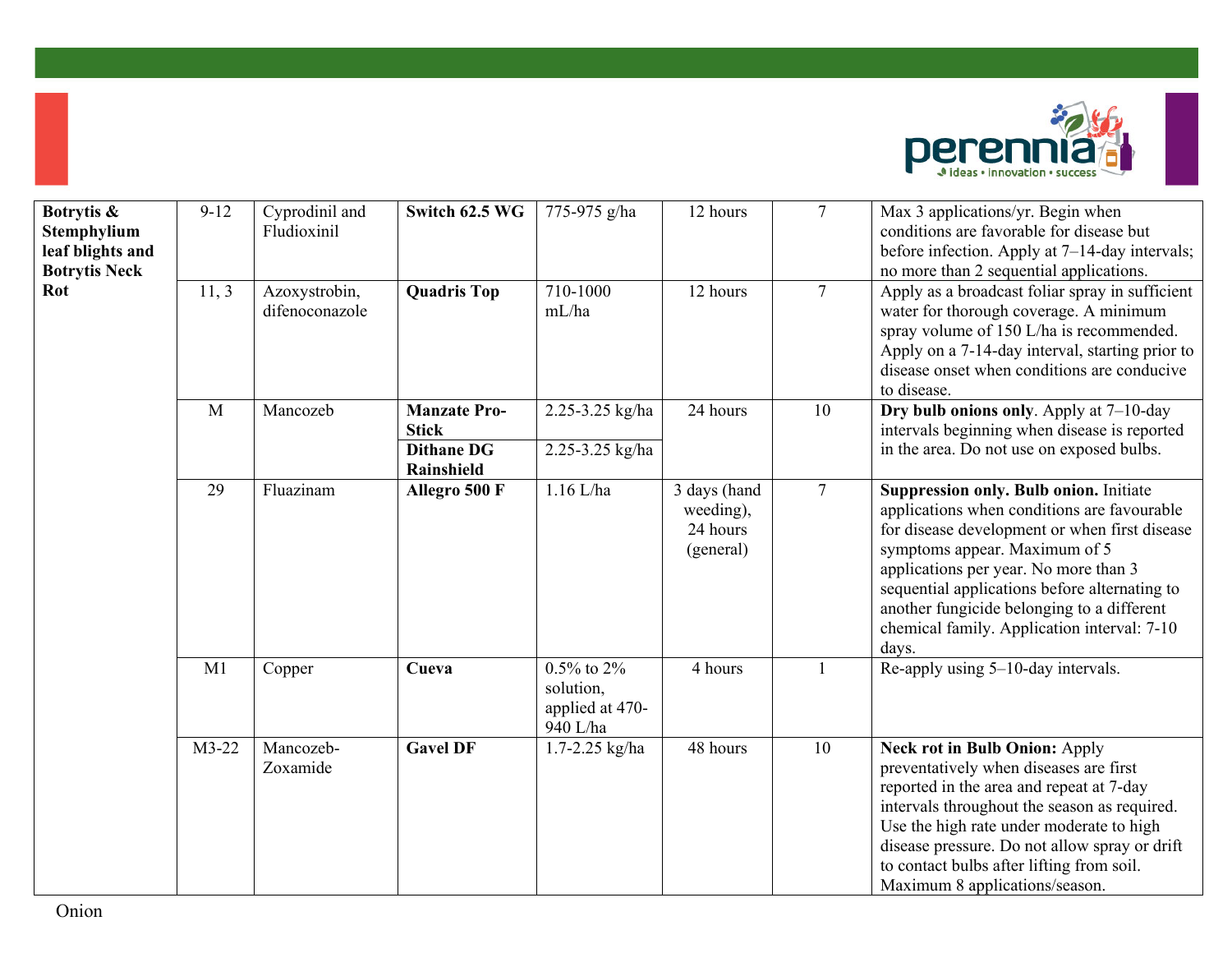

| Botrytis &<br><b>Stemphylium</b><br>leaf blights and<br><b>Botrytis Neck</b> | $7-9$    | Fluopyram &<br>pyrimethanil           | Luna<br><b>Tranquility</b>        | 1200 ml/ha    | 12 hours                                                              | $\overline{7}$   | Begin fungicide applications preventatively.<br>Continue as needed, on a 7-12-day interval.<br>Apply maximum of 2 applications per season<br>for Botrytis.                                                                                                                                                                                |
|------------------------------------------------------------------------------|----------|---------------------------------------|-----------------------------------|---------------|-----------------------------------------------------------------------|------------------|-------------------------------------------------------------------------------------------------------------------------------------------------------------------------------------------------------------------------------------------------------------------------------------------------------------------------------------------|
| Rot                                                                          | $\tau$   | Benzovindiflupyr                      | Aprovia                           | 750 ml/ha     | 12 hours                                                              | $\overline{7}$   | <b>Suppression of Leaf blight (Stemphylium</b><br>vesicarium). Begin applications when the<br>plants are 5-10 centimeters high or when<br>conditions become favourable for disease<br>development. Make applications on a 7-14-<br>day interval. Use the shorter interval when<br>conditions are more conducive to disease.               |
| <b>Downy Mildew</b>                                                          | 44       | <b>Bacillus</b> subtilis              | Serenade Opti                     | 1.7-3.3 Kg/ha |                                                                       | $\boldsymbol{0}$ | Biopesticide that will only suppress the<br>indicated diseases. Begin applications at the<br>first sign of disease, or when conditions<br>become conducive for disease development.<br>Repeat as necessary on a $7-10$ -day interval.                                                                                                     |
|                                                                              | $7 - 11$ | <b>Boscalid</b> and<br>Pyraclostrobin | <b>Pristine WG</b>                | $1.3$ kg/ha   | 3 days<br>(thinning)<br>When dry<br>(general)                         | $\overline{7}$   | To suppress downy mildew, apply when<br>disease first appears. Follow up 5-7 days later<br>with a fungicide of a different chemistry that<br>is also effective against downy mildew. Do<br>not make sequential applications of Pristine<br>when downy mildew occurs.                                                                      |
|                                                                              | $7 - 11$ | Pyraclostrobin &<br>Fluxapyroxad      | <b>Merivon</b><br><b>NEW 2021</b> | $0.6$ L/ha    | 12 hours,<br>7 days (Hand<br>harvesting,<br>mechanical<br>harvesting) | $\overline{7}$   | Suppression only. Begin applications prior<br>to onset of disease development. Use the<br>shorter interval and/or the higher rate, where<br>applicable, when disease pressure is high.<br>Apply subsequent applications $(7-14-day)$<br>interval) if disease persists or weather<br>conditions are favourable for disease<br>development. |
|                                                                              | 11       | Fenamidone                            | <b>Reason 500 SC</b>              | 400 ml/ha     | When dry                                                              | $\overline{7}$   | Suppression only. Begin application as soon<br>as crop and/or environmental conditions<br>become favourable for disease development.<br>Apply in 300-600 L/ha on a 5-10-day<br>interval. Maximum 4 applications per year.                                                                                                                 |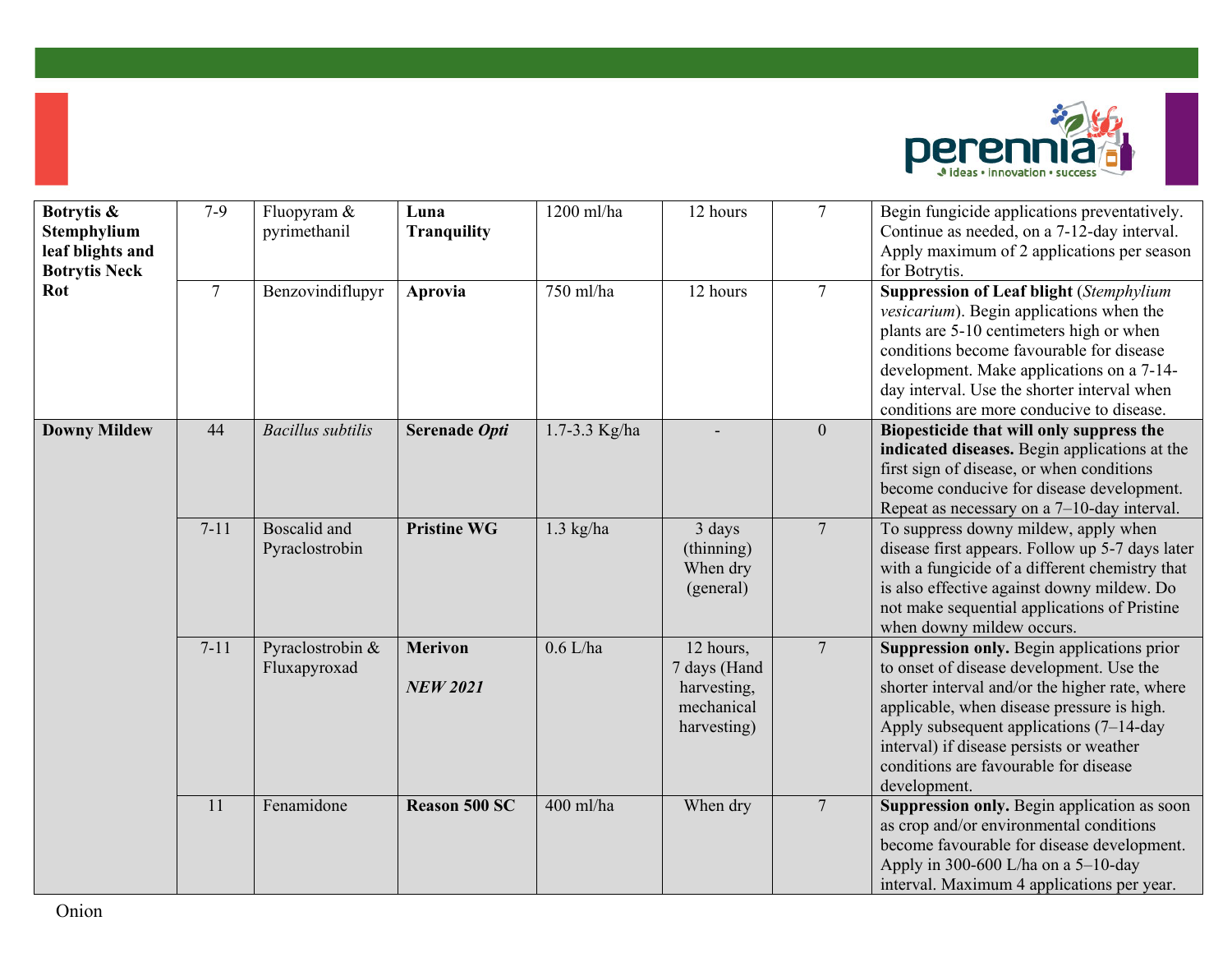

| <b>Downy Mildew</b> |              |                               |                                               |                                   |                                                                       |                  | Plant back interval of 30 days. Do not apply<br>more than 2 sequential applications of<br>Reason 500 SC or any other Group 11<br>fungicide before alternating with a fungicide<br>from a different Group.                                                                                                                                                                                                   |
|---------------------|--------------|-------------------------------|-----------------------------------------------|-----------------------------------|-----------------------------------------------------------------------|------------------|-------------------------------------------------------------------------------------------------------------------------------------------------------------------------------------------------------------------------------------------------------------------------------------------------------------------------------------------------------------------------------------------------------------|
|                     | U            | Fosetyl-al                    | <b>Aliette WDG</b>                            | $2.8$ kg                          | 12 hours                                                              | $7\phantom{.0}$  | Max 5 applications/yr.                                                                                                                                                                                                                                                                                                                                                                                      |
|                     | $\mathbf{M}$ | Mancozeb                      | <b>Manzate Pro-</b><br><b>Stick</b>           | 2.25-3.25 kg/ha                   | 24 hours                                                              | 10               | Dry onions only. Repeat applications on 7–<br>10-day intervals.                                                                                                                                                                                                                                                                                                                                             |
|                     | 40           | Mandipropamid                 | <b>Revus</b><br>plus<br>Non-ionic<br>adjuvant | 400 ml/ha<br>plus<br>$0.25\%$ v/v | 12 hours                                                              | $7\phantom{.0}$  | Applications should begin prior to disease<br>development and continue throughout the<br>season on a 7–10-day schedule of fungicides,<br>following resistance management guidelines.<br>Maximum four applications per year. May<br>be tank mixed with Bravo 500<br>Agricultural Fungicide on all dry bulb and<br>green bunching onions. Follow the most<br>restrictive use directions of either label.      |
|                     | 11           | Pyraclostrobin                | <b>Cabrio EG</b>                              | $0.56 - 0.84$ kg/ha               | 12 hours                                                              | $7\phantom{.0}$  | Max 3 applications/yr. Do not apply more<br>than 2 sprays in succession before alternating<br>to another fungicide family. Use on a 10-day<br>schedule (suppression only).                                                                                                                                                                                                                                  |
|                     | 40           | Dimethomorph                  | <b>Acrobat 50 WP</b>                          | $450$ g/ha                        | 2 days (hand<br>harvesting $-$<br>thinning)<br>12 hours (no<br>entry) | $\mathbf{0}$     | Must be applied as a tank mix with<br>another fungicide active against downy<br>mildew. Begin applications when conditions<br>favour disease development. Continue<br>applications on a 5-7-day spray schedule as<br>needed until weather conditions favouring<br>infection and sporulation decrease. DO NOT<br>use less than 200 L water /hectare for ground<br>applications. Max 5 applications per year. |
|                     | 40,45        | Ametoctradin,<br>dimethomorph | Zampro                                        | $1.0$ L/ha                        | Hand<br>harvesting $-1$<br>day                                        | $\boldsymbol{0}$ | To reduce the risk of the development of<br>fungicide resistance Zampro must be used in<br>rotation with other fungicides having a<br>different mode of action active against                                                                                                                                                                                                                               |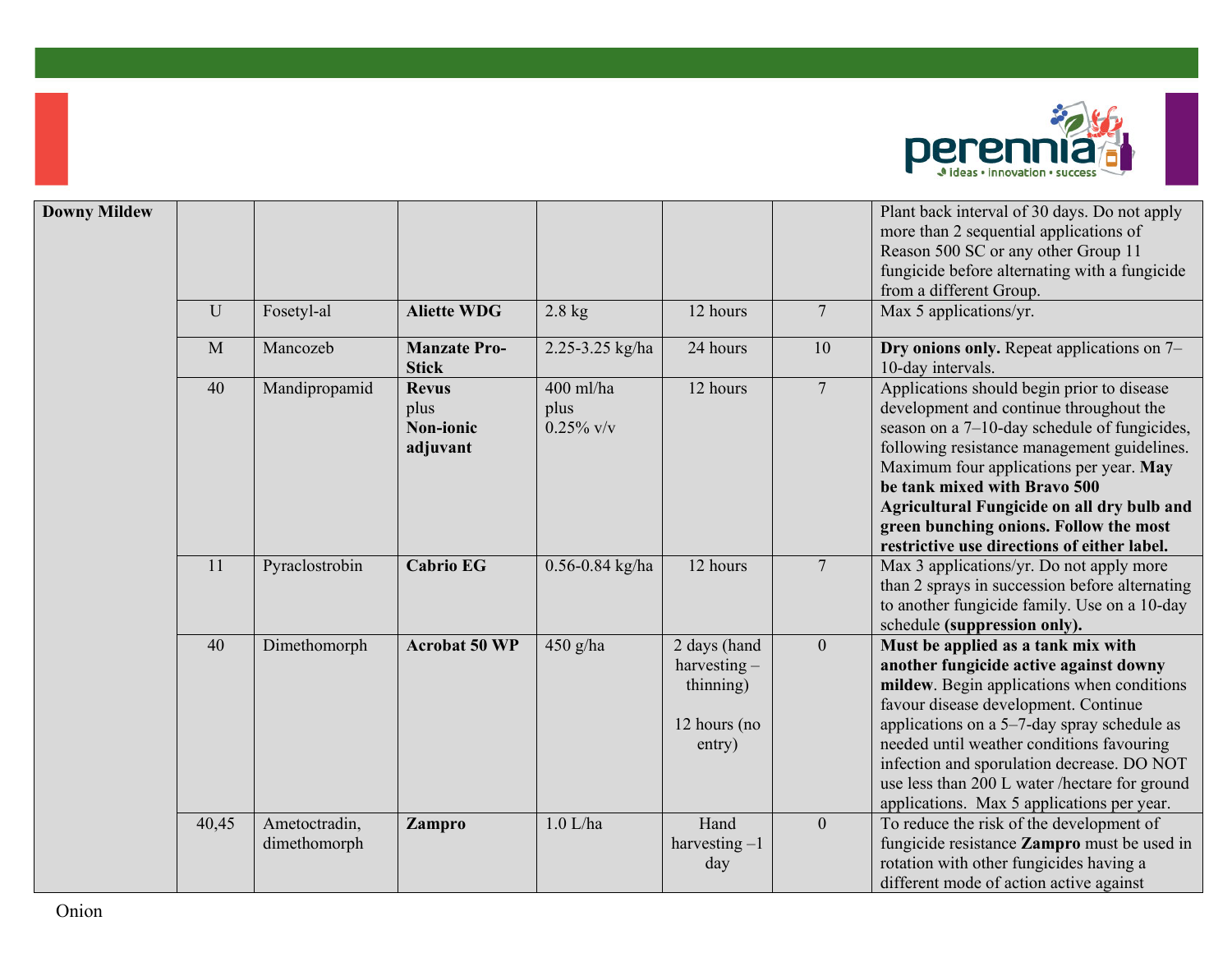

| <b>Downy Mildew</b> |       |                                                                          |                                         |                                                              | All other<br>activities -<br>12 hours |                 | downy mildew. Begin applications of<br>Zampro prior to disease development and<br>continue on a 5-7-day interval. Max 3<br>applications.                                                                                                                                                                                                  |
|---------------------|-------|--------------------------------------------------------------------------|-----------------------------------------|--------------------------------------------------------------|---------------------------------------|-----------------|-------------------------------------------------------------------------------------------------------------------------------------------------------------------------------------------------------------------------------------------------------------------------------------------------------------------------------------------|
|                     | 49,40 | Oxathiapiprolin &<br>Mandipropamid                                       | <b>Orondis Ultra</b><br><b>NEW 2021</b> | $0.4$ L/ha                                                   | 12 hours                              | $7\phantom{.0}$ | Begin applications prior to disease<br>development and continue on a 7-10-day<br>interval. Use shorter interval when disease<br>pressure is high. The use of a penetrating<br>surfactant is recommended.                                                                                                                                  |
|                     | M1    | Copper                                                                   | Cueva                                   | $0.5\%$ to $2\%$<br>solution,<br>applied at 470-<br>940 L/ha | 4 hours                               |                 | Re-apply using 5-10-day intervals.                                                                                                                                                                                                                                                                                                        |
|                     | 33    | Mono- and<br>dibasic sodium,<br>potassium, and<br>ammonium<br>phosphites | <b>Phostrol</b>                         | 2.9-4.3 L/ha                                                 | 12 hours                              | $\mathbf{0}$    | Suppression only. Begin foliar applications<br>when conditions favouring disease<br>development exist and continue on a $7-14$ -<br>day interval. Do not apply more than 7<br>applications per year.                                                                                                                                      |
|                     | M3-22 | Mancozeb-<br>Zoxamide                                                    | <b>Gavel DF</b>                         | 1.7-2.25 kg/ha                                               | 48 hours                              | 10              | Suppression only. Apply preventatively<br>when diseases are first reported in the area<br>and repeat at 7-day intervals throughout the<br>season as required. Use the high rate under<br>moderate to high disease pressure. Do not<br>allow spray or drift to contact bulbs after<br>lifting from soil. Maximum 8<br>applications/season. |
|                     | U15   | Oxathiapiprolin                                                          | <b>Zorvec Enicade</b>                   | 0.0875-0.35<br>L/ha                                          | 12 hours                              | $\mathbf{0}$    | Begin applications prior to disease<br>development and continue on a 5-10-day<br>interval. Use higher rate and shorter interval<br>when disease pressure is high.                                                                                                                                                                         |

**Use the following web link to search for any pesticide label mentioned in this guide, or any other pesticide registered in Canada:** <http://pr-rp.hc-sc.gc.ca/ls-re/index-eng.php>